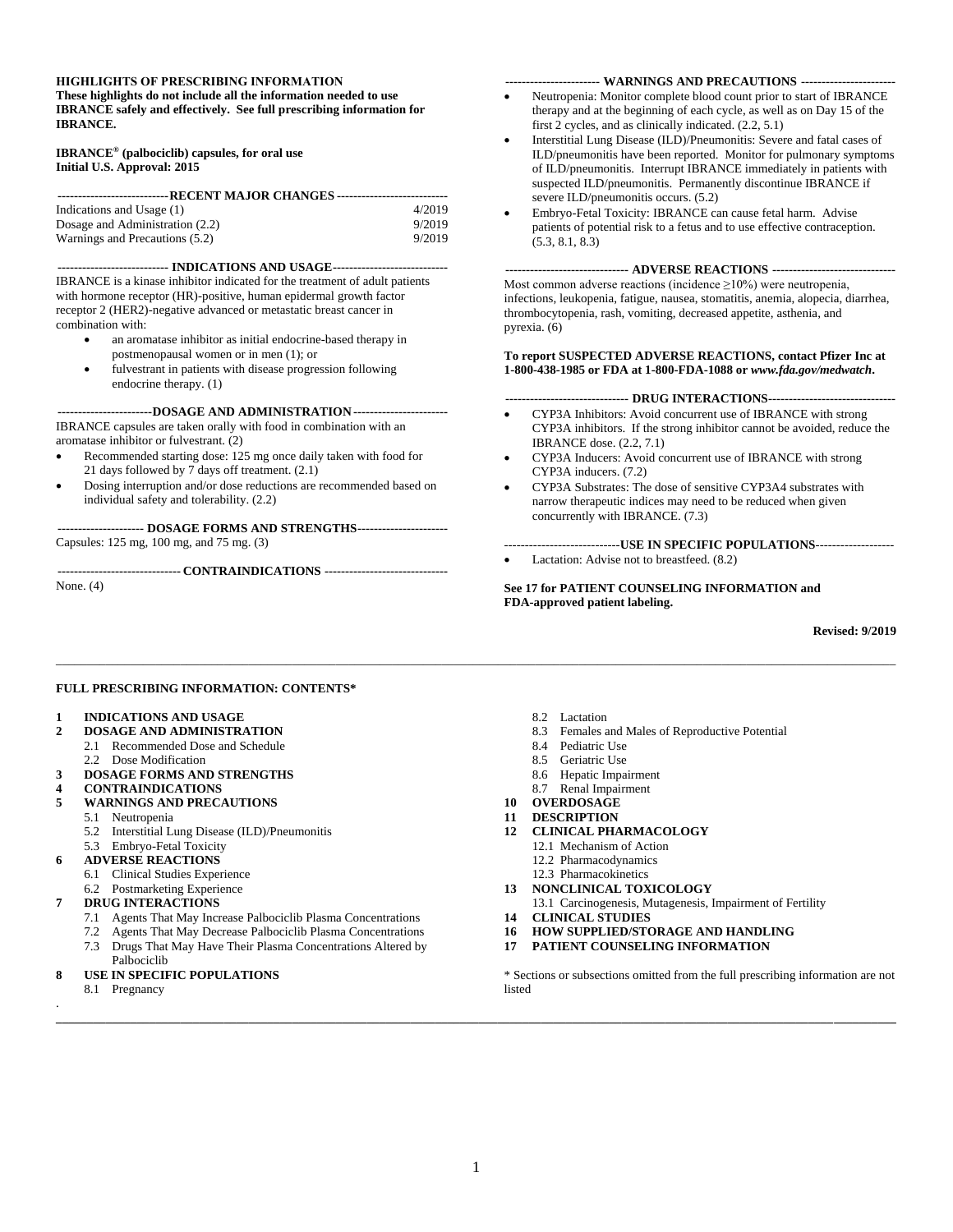# **FULL PRESCRIBING INFORMATION**

# **1 INDICATIONS AND USAGE**

IBRANCE is indicated for the treatment of adult patients with hormone receptor (HR)-positive, human epidermal growth factor receptor 2 (HER2)-negative advanced or metastatic breast cancer in combination with:

- an aromatase inhibitor as initial endocrine-based therapy in postmenopausal women or in men; or
- fulvestrant in patients with disease progression following endocrine therapy.

# **2 DOSAGE AND ADMINISTRATION**

# **2.1 Recommended Dose and Schedule**

The recommended dose of IBRANCE is a 125 mg capsule taken orally once daily for 21 consecutive days followed by 7 days off treatment to comprise a complete cycle of 28 days. IBRANCE should be taken with food *[see Clinical Pharmacology (12.3)]*.

Administer the recommended dose of an aromatase inhibitor when given with IBRANCE. Please refer to the Full Prescribing Information for the aromatase inhibitor being used.

When given with IBRANCE, the recommended dose of fulvestrant is 500 mg administered on Days 1, 15, 29, and once monthly thereafter. Please refer to the Full Prescribing Information of fulvestrant.

Patients should be encouraged to take their dose of IBRANCE at approximately the same time each day.

If the patient vomits or misses a dose, an additional dose should not be taken. The next prescribed dose should be taken at the usual time. IBRANCE capsules should be swallowed whole (do not chew, crush, or open them prior to swallowing). Capsules should not be ingested if they are broken, cracked, or otherwise not intact.

Pre/perimenopausal women treated with the combination IBRANCE plus fulvestrant therapy should also be treated with luteinizing hormone-releasing hormone (LHRH) agonists according to current clinical practice standards.

For men treated with combination IBRANCE plus aromatase inhibitor therapy, consider treatment with an LHRH agonist according to current clinical practice standards.

# **2.2 Dose Modification**

The recommended dose modifications for adverse reactions are listed in Tables 1, 2, and 3.

| Table 1. Recommended Dose Modification for Adverse Reactions |                                    |  |  |  |
|--------------------------------------------------------------|------------------------------------|--|--|--|
| <b>Dose Level</b>                                            | <b>Dose</b>                        |  |  |  |
| Recommended starting dose                                    | $125 \text{ mg/day}$               |  |  |  |
| First dose reduction                                         | $100 \frac{\text{mg}}{\text{day}}$ |  |  |  |
| Second dose reduction                                        | 75 mg/day*                         |  |  |  |

**Table 1. Recommended Dose Modification for Adverse Reactions**

\*If further dose reduction below 75 mg/day is required, discontinue.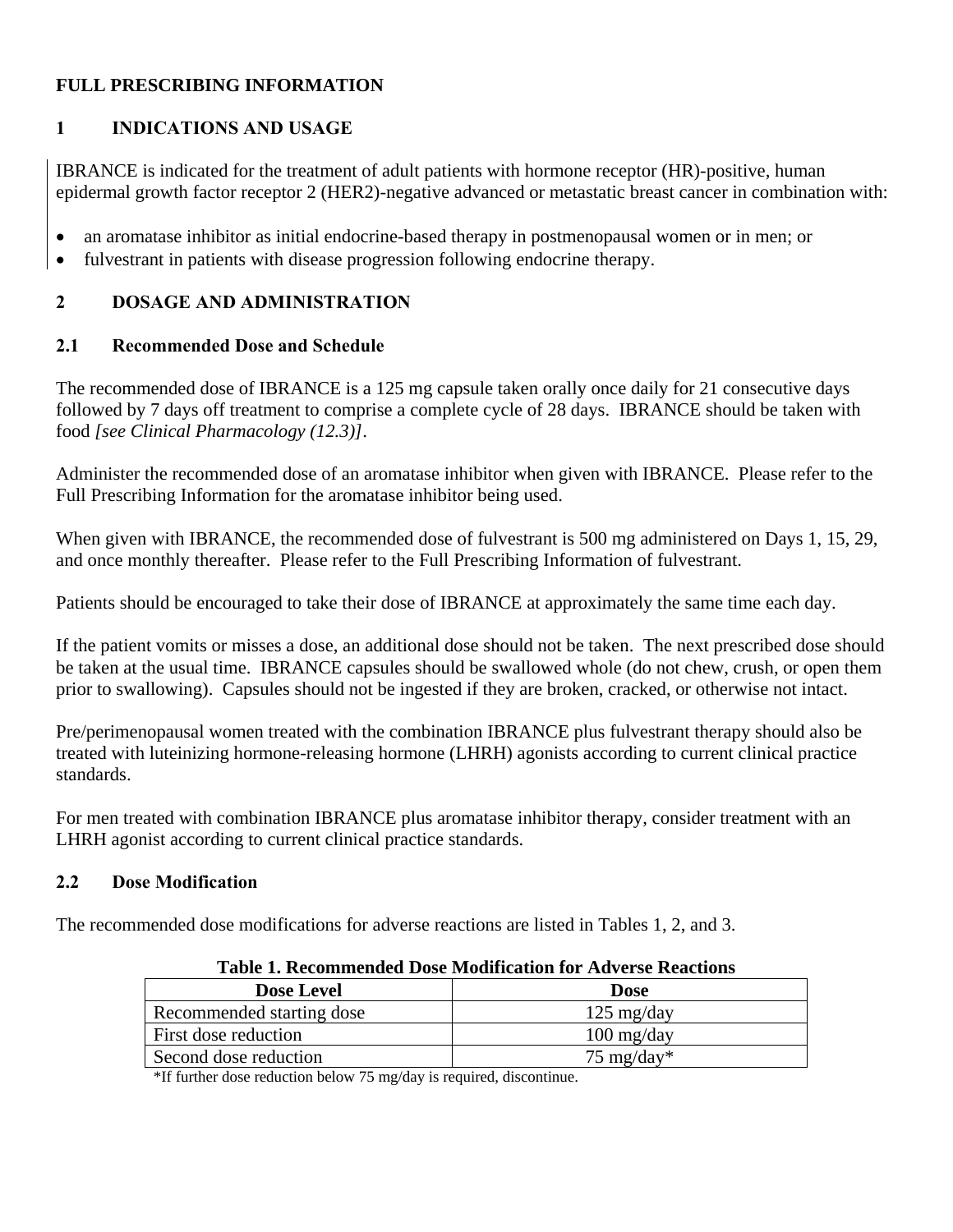# **Table 2. Dose Modification and Management – Hematologic Toxicities<sup>a</sup>**

Monitor complete blood counts prior to the start of IBRANCE therapy and at the beginning of each cycle, as well as on Day 15 of the first 2 cycles, and as clinically indicated.

For patients who experience a maximum of Grade 1 or 2 neutropenia in the first 6 cycles, monitor complete blood counts for subsequent cycles every 3 months, prior to the beginning of a cycle and as clinically indicated.

| <b>CTCAE Grade</b>            | <b>Dose Modifications</b>                                                  |
|-------------------------------|----------------------------------------------------------------------------|
| Grade 1 or 2                  | No dose adjustment is required.                                            |
| Grade 3                       | Day 1 of cycle:                                                            |
|                               | Withhold IBRANCE, repeat complete blood count monitoring within            |
|                               | 1 week. When recovered to Grade $\leq$ 2, start the next cycle at the same |
|                               | dose.                                                                      |
|                               |                                                                            |
|                               | Day 15 of first 2 cycles:                                                  |
|                               | If Grade 3 on Day 15, continue IBRANCE at current dose to complete         |
|                               | cycle and repeat complete blood count on Day 22.                           |
|                               | If Grade 4 on Day 22, see Grade 4 dose modification guidelines below.      |
|                               |                                                                            |
|                               | Consider dose reduction in cases of prolonged $(>1$ week) recovery from    |
|                               | Grade 3 neutropenia or recurrent Grade 3 neutropenia on Day 1 of           |
|                               | subsequent cycles.                                                         |
| Grade 3                       | At any time:                                                               |
| neutropenia <sup>b</sup> with | Withhold IBRANCE until recovery to Grade $\leq 2$ .                        |
| fever $\geq$ 38.5 °C          | Resume at the <i>next lower dose</i> .                                     |
| and/or infection              |                                                                            |
| Grade 4                       | At any time:                                                               |
|                               | Withhold IBRANCE until recovery to Grade $\leq 2$ .                        |
|                               | Resume at the <i>next lower dose</i> .                                     |

Grading according to CTCAE 4.0.

CTCAE=Common Terminology Criteria for Adverse Events; LLN=lower limit of normal.

Table applies to all hematologic adverse reactions except lymphopenia (unless associated with clinical events, e.g., opportunistic infections).

<sup>b</sup> Absolute neutrophil count (ANC): Grade 1: ANC < LLN -  $1500/\text{mm}^3$ ; Grade 2: ANC 1000 - <1500/mm<sup>3</sup>; Grade 3: ANC 500 - <1000/mm<sup>3</sup>; Grade 4: ANC <500/mm<sup>3</sup>.

|  | Table 3. Dose Modification and Management - Non-Hematologic Toxicities |  |  |  |
|--|------------------------------------------------------------------------|--|--|--|
|  |                                                                        |  |  |  |

| <b>CTCAE Grade</b>                          | <b>Dose Modifications</b>                         |
|---------------------------------------------|---------------------------------------------------|
| Grade 1 or 2                                | No dose adjustment is required.                   |
| Grade $\geq$ 3 non-hematologic toxicity (if | Withhold until symptoms resolve to:               |
| persisting despite optimal medical          | Grade $\leq$ 1;                                   |
| treatment)                                  | • Grade $\leq$ 2 (if not considered a safety risk |
|                                             | for the patient)                                  |
|                                             | Resume at the <i>next lower dose</i> .            |

Grading according to CTCAE 4.0.

CTCAE=Common Terminology Criteria for Adverse Events.

Permanently discontinue IBRANCE in patients with severe interstitial lung disease (ILD)/pneumonitis.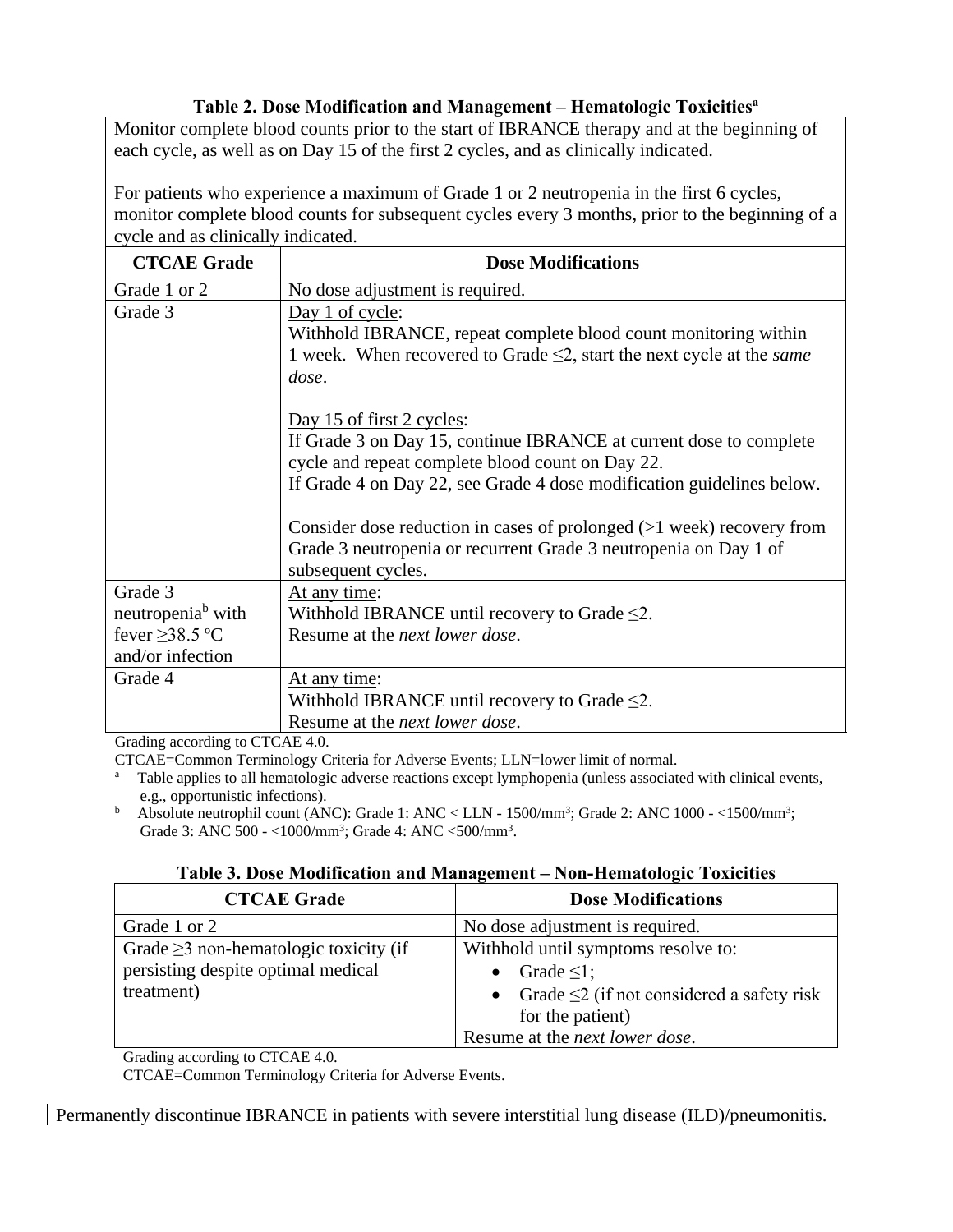Refer to the Full Prescribing Information for coadministered endocrine therapy dose adjustment guidelines in the event of toxicity and other relevant safety information or contraindications.

# **Dose Modifications for Use With Strong CYP3A Inhibitors**

Avoid concomitant use of strong CYP3A inhibitors and consider an alternative concomitant medication with no or minimal CYP3A inhibition. If patients must be coadministered a strong CYP3A inhibitor, reduce the IBRANCE dose to 75 mg once daily. If the strong inhibitor is discontinued, increase the IBRANCE dose (after 3 to 5 half-lives of the inhibitor) to the dose used prior to the initiation of the strong CYP3A inhibitor *[see Drug Interactions (7.1) and Clinical Pharmacology (12.3)].*

# **Dose Modifications for Hepatic Impairment**

No dose adjustment is required for patients with mild or moderate hepatic impairment (Child-Pugh classes A and B). For patients with severe hepatic impairment (Child-Pugh class C), the recommended dose of IBRANCE is 75 mg once daily for 21 consecutive days followed by 7 days off treatment to comprise a complete cycle of 28 days *[see Use in Specific Populations (8.6) and Clinical Pharmacology (12.3)].* 

# **3 DOSAGE FORMS AND STRENGTHS**

125 mg capsules: opaque, hard gelatin capsules, size 0, with caramel cap and body, printed with white ink "Pfizer" on the cap, "PBC 125" on the body.

100 mg capsules: opaque, hard gelatin capsules, size 1, with caramel cap and light orange body, printed with white ink "Pfizer" on the cap, "PBC 100" on the body.

75 mg capsules: opaque, hard gelatin capsules, size 2, with light orange cap and body, printed with white ink "Pfizer" on the cap, "PBC 75" on the body.

# **4 CONTRAINDICATIONS**

None.

# **5 WARNINGS AND PRECAUTIONS**

# **5.1 Neutropenia**

Neutropenia was the most frequently reported adverse reaction in Study 1 (PALOMA-2) with an incidence of 80% and Study 2 (PALOMA-3) with an incidence of 83%. A Grade >3 decrease in neutrophil counts was reported in 66% of patients receiving IBRANCE plus letrozole in Study 1 and 66% of patients receiving IBRANCE plus fulvestrant in Study 2. In Study 1 and 2, the median time to first episode of any grade neutropenia was 15 days and the median duration of Grade ≥3 neutropenia was 7 days *[see Adverse Reactions (6.1)]*.

Monitor complete blood counts prior to starting IBRANCE therapy and at the beginning of each cycle, as well as on Day 15 of the first 2 cycles, and as clinically indicated. Dose interruption, dose reduction, or delay in starting treatment cycles is recommended for patients who develop Grade 3 or 4 neutropenia *[see Dosage and Administration (2.2)]*.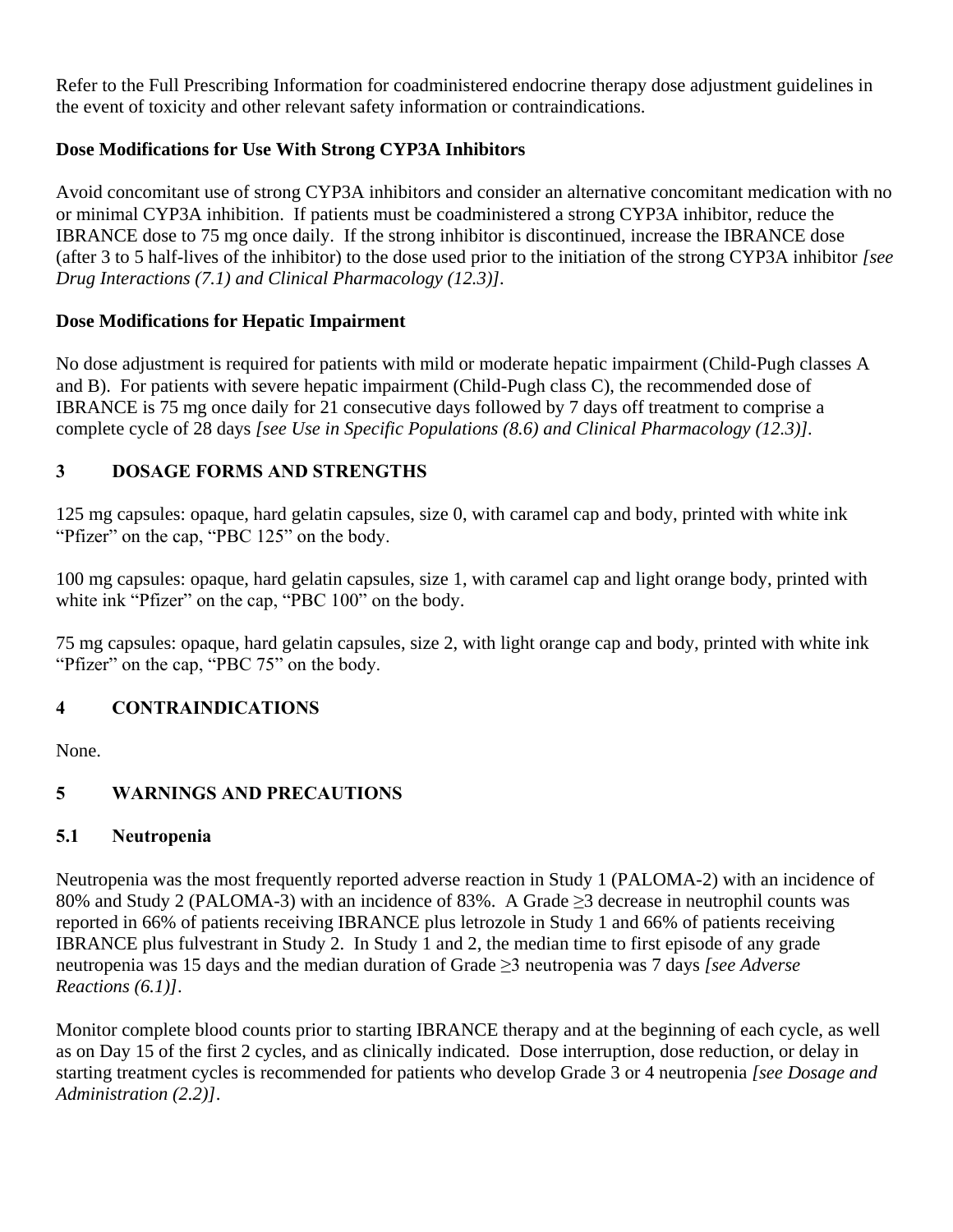Febrile neutropenia has been reported in 1.8% of patients exposed to IBRANCE across Studies 1 and 2. One death due to neutropenic sepsis was observed in Study 2. Physicians should inform patients to promptly report any episodes of fever *[see Patient Counseling Information (17)]*.

# **5.2 Interstitial Lung Disease (ILD)/Pneumonitis**

Severe, life-threatening, or fatal interstitial lung disease (ILD) and/or pneumonitis can occur in patients treated with cyclin-dependent kinase 4/6 (CDK4/6) inhibitors, including IBRANCE when taken in combination with endocrine therapy.

Across clinical trials (PALOMA-1, PALOMA-2, PALOMA-3), 1.0% of IBRANCE-treated patients had ILD/pneumonitis of any grade, 0.1% had Grade 3 or 4 and no fatal cases were reported. Additional cases of ILD/pneumonitis have been observed in the postmarketing setting, with fatalities reported *[see Adverse Reactions (6.2)]*.

Monitor patients for pulmonary symptoms indicative of ILD/pneumonitis (e.g. hypoxia, cough, dyspnea). In patients who have new or worsening respiratory symptoms and are suspected to have developed pneumonitis, interrupt IBRANCE immediately and evaluate the patient. Permanently discontinue IBRANCE in patients with severe ILD or pneumonitis *[see Dosage and Administration (2.2)]*.

# **5.3 Embryo-Fetal Toxicity**

Based on findings from animal studies and its mechanism of action, IBRANCE can cause fetal harm when administered to a pregnant woman. In animal reproduction studies, administration of palbociclib to pregnant rats and rabbits during organogenesis resulted in embryo-fetal toxicity at maternal exposures that were ≥4 times the human clinical exposure based on area under the curve (AUC). Advise pregnant women of the potential risk to a fetus. Advise females of reproductive potential to use effective contraception during treatment with IBRANCE and for at least 3 weeks after the last dose *[see Use in Specific Populations (8.1 and 8.3) and Clinical Pharmacology (12.1)]*.

# **6 ADVERSE REACTIONS**

The following clinically significant adverse reactions are described elsewhere in the labeling:

- Neutropenia *[see Warnings and Precautions (5.1)]*
- ILD/Pneumonitis *[see Warnings and Precautions (5.2)]*

# **6.1 Clinical Studies Experience**

Because clinical trials are conducted under varying conditions, the adverse reaction rates observed cannot be directly compared to rates in other trials and may not reflect the rates observed in clinical practice.

# **Study 1: IBRANCE plus Letrozole**

# **Patients with estrogen receptor (ER)-positive, HER2-negative advanced or metastatic breast cancer for initial endocrine based therapy**

The safety of IBRANCE (125 mg/day) plus letrozole (2.5 mg/day) versus placebo plus letrozole was evaluated in Study 1 (PALOMA-2). The data described below reflect exposure to IBRANCE in 444 out of 666 patients with ER-positive, HER2-negative advanced breast cancer who received at least 1 dose of IBRANCE plus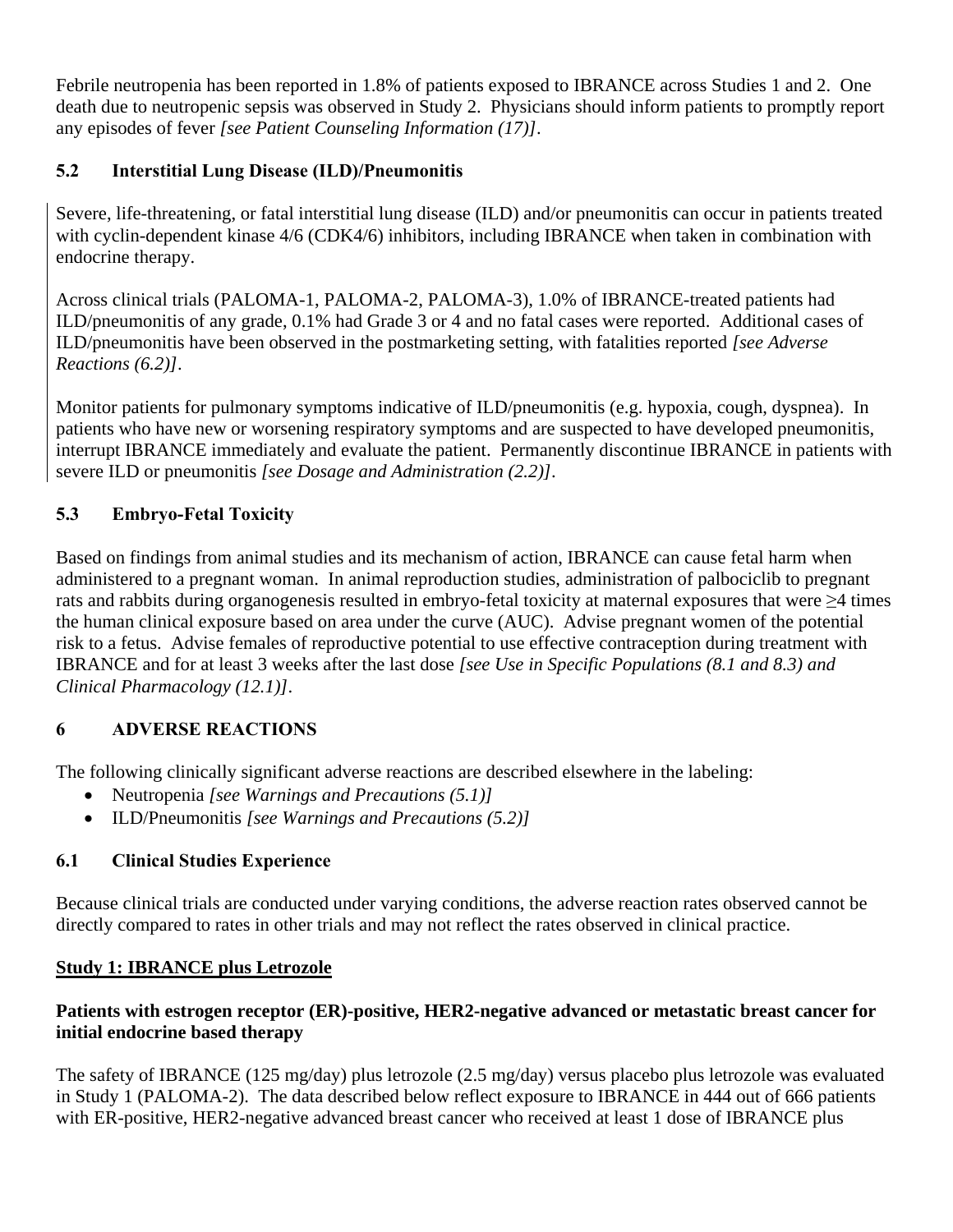letrozole in Study 1. The median duration of treatment for IBRANCE plus letrozole was 19.8 months while the median duration of treatment for placebo plus letrozole arm was 13.8 months.

Dose reductions due to an adverse reaction of any grade occurred in 36% of patients receiving IBRANCE plus letrozole. No dose reduction was allowed for letrozole in Study 1.

Permanent discontinuation associated with an adverse reaction occurred in 43 of 444 (9.7%) patients receiving IBRANCE plus letrozole and in 13 of 222 (5.9%) patients receiving placebo plus letrozole. Adverse reactions leading to permanent discontinuation for patients receiving IBRANCE plus letrozole included neutropenia (1.1%) and alanine aminotransferase increase (0.7%).

The most common adverse reactions  $(\geq 10\%)$  of any grade reported in patients in the IBRANCE plus letrozole arm by descending frequency were neutropenia, infections, leukopenia, fatigue, nausea, alopecia, stomatitis, diarrhea, anemia, rash, asthenia, thrombocytopenia, vomiting, decreased appetite, dry skin, pyrexia, and dysgeusia.

The most frequently reported Grade >3 adverse reactions  $(\geq 5\%)$  in patients receiving IBRANCE plus letrozole by descending frequency were neutropenia, leukopenia, infections, and anemia.

Adverse reactions (≥10%) reported in patients who received IBRANCE plus letrozole or placebo plus letrozole in Study 1 are listed in Table 4.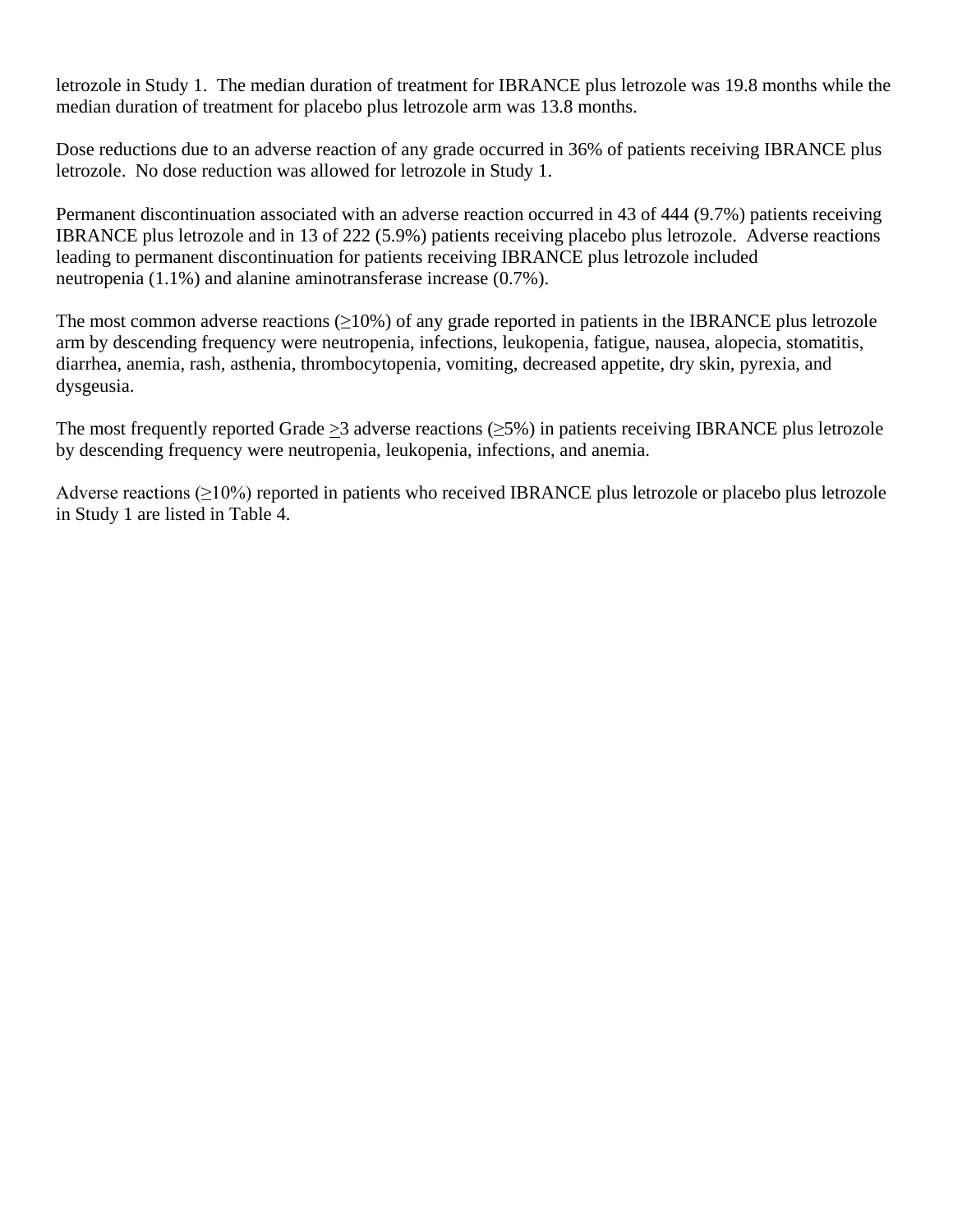|                                                      | <b>IBRANCE</b> plus Letrozole<br>$(N=444)$ |                |                | Placebo plus Letrozole<br>$(N=222)$ |                  |                  |
|------------------------------------------------------|--------------------------------------------|----------------|----------------|-------------------------------------|------------------|------------------|
| <b>Adverse Reaction</b>                              | <b>All Grades</b>                          | Grade 3        | Grade 4        | <b>All Grades</b>                   | Grade 3          | <b>Grade 4</b>   |
|                                                      | $\frac{0}{0}$                              | $\frac{0}{0}$  | $\frac{0}{0}$  | $\frac{0}{0}$                       | $\frac{0}{0}$    | $\frac{0}{0}$    |
| Infections and infestations                          |                                            |                |                |                                     |                  |                  |
| Infections <sup>a</sup>                              | 60 <sup>b</sup>                            | 6              | 1              | 42                                  | 3                | $\mathbf{0}$     |
| Blood and lymphatic system disorders                 |                                            |                |                |                                     |                  |                  |
| Neutropenia                                          | 80                                         | 56             | 10             | 6                                   |                  |                  |
| Leukopenia                                           | 39                                         | 24             |                | $\overline{2}$                      |                  | 0                |
| Anemia                                               | 24                                         | 5              | $<$ 1          | 9                                   | 2                | 0                |
| Thrombocytopenia                                     | 16                                         |                | $<$ 1          |                                     | $\theta$         | $\boldsymbol{0}$ |
| Metabolism and nutrition disorders                   |                                            |                |                |                                     |                  |                  |
| Decreased appetite                                   | 15                                         | 1              | $\Omega$       | 9                                   | $\boldsymbol{0}$ | $\boldsymbol{0}$ |
| Nervous system disorders                             |                                            |                |                |                                     |                  |                  |
| Dysgeusia                                            | 10                                         | $\mathbf{0}$   | $\Omega$       | 5                                   | $\Omega$         | $\boldsymbol{0}$ |
| Gastrointestinal disorders                           |                                            |                |                |                                     |                  |                  |
| Stomatitisc                                          | 30                                         | 1              | $\Omega$       | 14                                  | $\Omega$         | $\theta$         |
| <b>Nausea</b>                                        | 35                                         | $<$ 1          | $\theta$       | 26                                  | 2                | 0                |
| Diarrhea                                             | 26                                         |                | 0              | 19                                  |                  | 0                |
| Vomiting                                             | 16                                         |                | $\theta$       | 17                                  |                  | $\theta$         |
| Skin and subcutaneous tissue disorders               |                                            |                |                |                                     |                  |                  |
| Alopecia                                             | 33 <sup>d</sup>                            | N/A            | N/A            | 16 <sup>e</sup>                     | N/A              | N/A              |
| Rashf                                                | 18                                         |                | 0              | 12                                  | 1                | 0                |
| Dry skin                                             | 12                                         | $\theta$       | $\theta$       | 6                                   | $\theta$         | $\Omega$         |
| General disorders and administration site conditions |                                            |                |                |                                     |                  |                  |
| Fatigue                                              | 37                                         | $\overline{2}$ | $\Omega$       | 28                                  |                  | $\Omega$         |
| Asthenia                                             | 17                                         | 2              | $\overline{0}$ | 12                                  | 0                | 0                |
| Pyrexia                                              | 12                                         | $\overline{0}$ | $\overline{0}$ | 9                                   | 0                | 0                |

#### **Table 4. Adverse Reactions (≥10%) in Study 1**

Grading according to CTCAE 4.0.

CTCAE=Common Terminology Criteria for Adverse Events; N=number of patients; N/A=not applicable;

<sup>a</sup> Infections includes all reported preferred terms (PTs) that are part of the System Organ Class Infections and infestations.

 $b$  Most common infections (>1%) include: nasopharyngitis, upper respiratory tract infection, urinary tract infection, oral herpes, sinusitis, rhinitis, bronchitis, influenza, pneumonia, gastroenteritis, conjunctivitis, herpes zoster, pharyngitis, cellulitis, cystitis, lower respiratory tract infection, tooth infection, gingivitis, skin infection, gastroenteritis viral, respiratory tract infection, respiratory tract infection viral, and folliculitis.

<sup>c</sup> Stomatitis includes: aphthous stomatitis, cheilitis, glossitis, glossodynia, mouth ulceration, mucosal inflammation, oral pain, oral discomfort, oropharyngeal pain, and stomatitis.

d Grade 1 events –  $30\%$ ; Grade 2 events –  $3\%$ .

<sup>e</sup> Grade 1 events – 15%; Grade 2 events – 1%.<br>  $\frac{1}{2}$  Rash includes the following PTs: rash rash m

<sup>f</sup> Rash includes the following PTs: rash, rash maculo-papular, rash pruritic, rash erythematous, rash papular, dermatitis, dermatitis acneiform, and toxic skin eruption.

Additional adverse reactions occurring at an overall incidence of <10.0% of patients receiving IBRANCE plus letrozole in Study 1 included alanine aminotransferase increased (9.9%), aspartate aminotransferase increased (9.7%), epistaxis (9.2%), lacrimation increased (5.6%), dry eye (4.1%), vision blurred (3.6%), and febrile neutropenia (2.5%).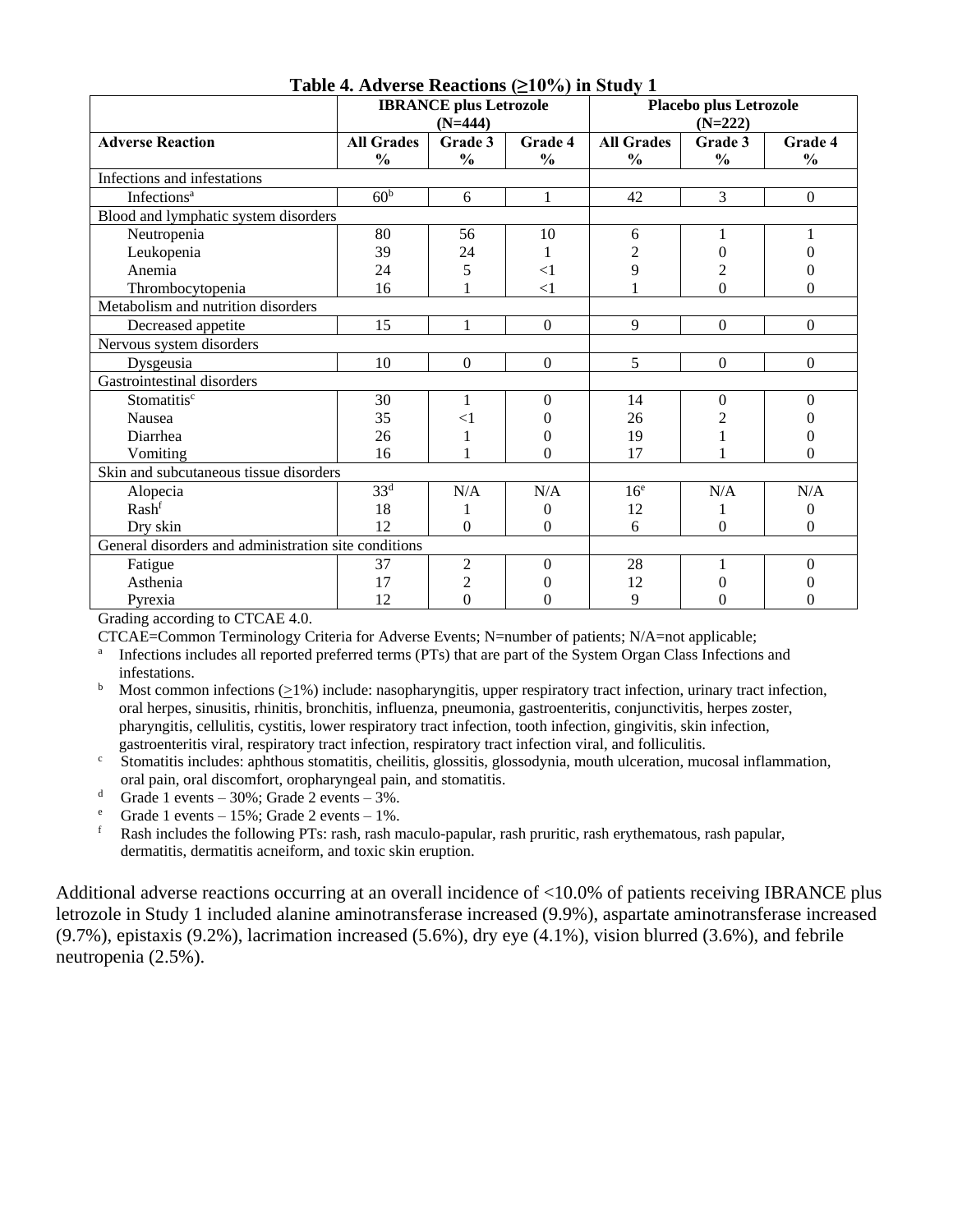|                                         | Table of Laboratory Troublinances in Study T |                |                |                                     |                |                |
|-----------------------------------------|----------------------------------------------|----------------|----------------|-------------------------------------|----------------|----------------|
|                                         | <b>IBRANCE</b> plus Letrozole<br>$(N=444)$   |                |                | Placebo plus Letrozole<br>$(N=222)$ |                |                |
| <b>Laboratory Abnormality</b>           | <b>All Grades</b>                            | <b>Grade 3</b> | <b>Grade 4</b> | <b>All Grades</b>                   | <b>Grade 3</b> | <b>Grade 4</b> |
|                                         | $\%$                                         | $\%$           | $\frac{6}{9}$  | $\%$                                | $\frac{6}{9}$  | $\%$           |
| WBC decreased                           | 97                                           | 35             |                | 25                                  |                |                |
| Neutrophils decreased                   | 95                                           | 56             | 12             | 20                                  |                |                |
| Anemia                                  | 78                                           | 6              |                | 42                                  |                | 0              |
| Platelets decreased                     | 63                                           |                |                | 14                                  |                |                |
| Aspartate aminotransferase<br>increased | 52                                           | 3              |                | 34                                  |                | $\theta$       |
| Alanine aminotransferase<br>increased   | 43                                           | っ              | $<$ 1          | 30                                  | $\Omega$       | 0              |

#### **Table 5. Laboratory Abnormalities in Study 1**

N=number of patients; WBC=white blood cells.

### **Study 2: IBRANCE plus Fulvestrant**

### **Patients with HR-positive, HER2-negative advanced or metastatic breast cancer who have had disease progression on or after prior adjuvant or metastatic endocrine therapy**

The safety of IBRANCE (125 mg/day) plus fulvestrant (500 mg) versus placebo plus fulvestrant was evaluated in Study 2 (PALOMA-3). The data described below reflect exposure to IBRANCE in 345 out of 517 patients with HR-positive, HER2-negative advanced or metastatic breast cancer who received at least 1 dose of IBRANCE plus fulvestrant in Study 2. The median duration of treatment for IBRANCE plus fulvestrant was 10.8 months while the median duration of treatment for placebo plus fulvestrant arm was 4.8 months.

Dose reductions due to an adverse reaction of any grade occurred in 36% of patients receiving IBRANCE plus fulvestrant. No dose reduction was allowed for fulvestrant in Study 2.

Permanent discontinuation associated with an adverse reaction occurred in 19 of 345 (6%) patients receiving IBRANCE plus fulvestrant, and in 6 of 172 (3%) patients receiving placebo plus fulvestrant. Adverse reactions leading to discontinuation for those patients receiving IBRANCE plus fulvestrant included fatigue (0.6%), infections (0.6%), and thrombocytopenia (0.6%).

The most common adverse reactions  $(\geq 10\%)$  of any grade reported in patients in the IBRANCE plus fulvestrant arm by descending frequency were neutropenia, leukopenia, infections, fatigue, nausea, anemia, stomatitis, diarrhea, thrombocytopenia, vomiting, alopecia, rash, decreased appetite, and pyrexia.

The most frequently reported Grade  $\geq$ 3 adverse reactions ( $\geq$ 5%) in patients receiving IBRANCE plus fulvestrant in descending frequency were neutropenia and leukopenia.

Adverse reactions  $(\geq 10\%)$  reported in patients who received IBRANCE plus fulvestrant or placebo plus fulvestrant in Study 2 are listed in Table 6.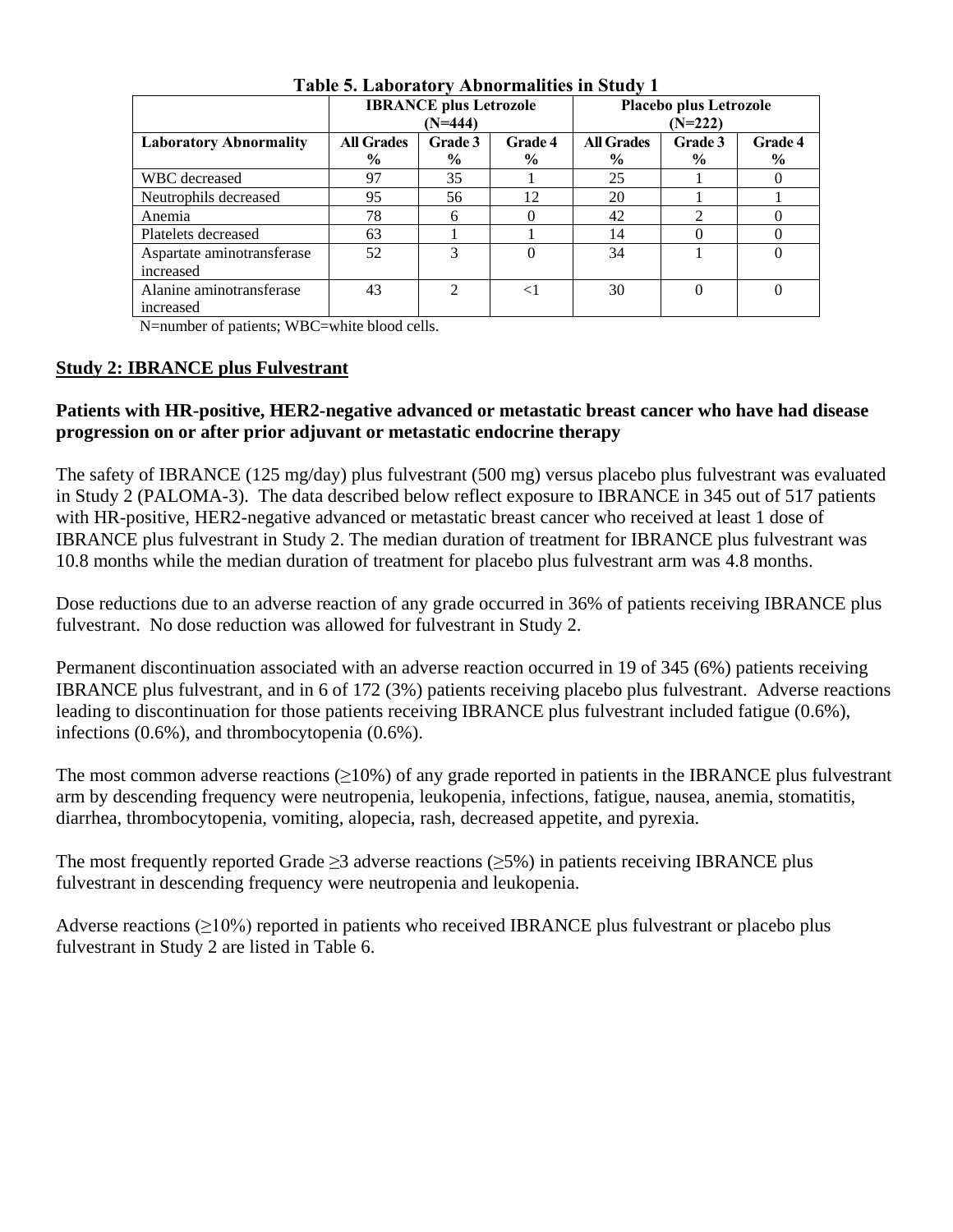| <b>Adverse Reaction</b>                              | <b>IBRANCE</b> plus Fulvestrant<br>$(N=345)$ |                  |                  | <b>Placebo plus Fulvestrant</b><br>$(N=172)$ |                |                  |
|------------------------------------------------------|----------------------------------------------|------------------|------------------|----------------------------------------------|----------------|------------------|
|                                                      | <b>All Grades</b>                            | Grade 3          | Grade 4          | <b>All Grades</b>                            | Grade 3        | Grade 4          |
|                                                      | $\frac{0}{0}$                                | $\frac{0}{0}$    | $\frac{0}{0}$    | $\frac{1}{2}$                                | $\frac{0}{0}$  | $\frac{0}{0}$    |
| Infections and infestations                          |                                              |                  |                  |                                              |                |                  |
| <b>Infections</b> <sup>a</sup>                       | 47 <sup>b</sup>                              | 3                | 1                | 31                                           | 3              | $\mathbf{0}$     |
| Blood and lymphatic system disorders                 |                                              |                  |                  |                                              |                |                  |
| Neutropenia                                          | 83                                           | 55               | 11               | 4                                            |                | $\overline{0}$   |
| Leukopenia                                           | 53                                           | 30               | 1                | 5                                            | 1              | 1                |
| Anemia                                               | 30                                           | 4                | $\mathbf{0}$     | 13                                           | $\overline{2}$ | $\mathbf{0}$     |
| Thrombocytopenia                                     | 23                                           | $\overline{2}$   | 1                | $\boldsymbol{0}$                             | $\mathbf{0}$   | $\mathbf{0}$     |
| Metabolism and nutrition disorders                   |                                              |                  |                  |                                              |                |                  |
| Decreased appetite                                   | 16                                           | 1                | $\Omega$         | 8                                            | 1              | $\Omega$         |
| Gastrointestinal disorders                           |                                              |                  |                  |                                              |                |                  |
| Nausea                                               | 34                                           | $\boldsymbol{0}$ | $\Omega$         | 28                                           |                | $\overline{0}$   |
| Stomatitisc                                          | 28                                           | 1                | $\boldsymbol{0}$ | 13                                           | $\mathbf{0}$   | $\boldsymbol{0}$ |
| Diarrhea                                             | 24                                           | $\mathbf{0}$     | $\overline{0}$   | 19                                           |                | $\overline{0}$   |
| Vomiting                                             | 19                                           | $\mathbf{1}$     | $\theta$         | 15                                           | $\mathbf{1}$   | $\theta$         |
| Skin and subcutaneous tissue disorders               |                                              |                  |                  |                                              |                |                  |
| Alopecia                                             | 18 <sup>d</sup>                              | N/A              | N/A              | 6 <sup>e</sup>                               | N/A            | N/A              |
| Rashf                                                | 17                                           |                  | $\theta$         | 6                                            | $\theta$       | $\theta$         |
| General disorders and administration site conditions |                                              |                  |                  |                                              |                |                  |
| Fatigue                                              | 41                                           | 2                | $\boldsymbol{0}$ | 29                                           | $\mathbf{1}$   | $\boldsymbol{0}$ |
| Pyrexia                                              | 13                                           | $<$ 1            | $\boldsymbol{0}$ | 5                                            | $\mathbf{0}$   | $\boldsymbol{0}$ |

#### **Table 6. Adverse Reactions (≥10%) in Study 2**

Grading according to CTCAE 4.0.

CTCAE=Common Terminology Criteria for Adverse Events; N=number of patients; N/A=not applicable.

a Infections includes all reported preferred terms (PTs) that are part of the System Organ Class Infections and infestations.

<sup>b</sup> Most common infections ( $\geq$ 1%) include: nasopharyngitis, upper respiratory infection, urinary tract infection, bronchitis, rhinitis, influenza, conjunctivitis, sinusitis, pneumonia, cystitis, oral herpes, respiratory tract infection, gastroenteritis, tooth infection, pharyngitis, eye infection, herpes simplex, and paronychia.

<sup>c</sup> Stomatitis includes: aphthous stomatitis, cheilitis, glossitis, glossodynia, mouth ulceration, mucosal inflammation, oral pain, oropharyngeal discomfort, oropharyngeal pain, stomatitis.

<sup>d</sup> Grade 1 events – 17%; Grade 2 events – 1%.

<sup>e</sup> Grade 1 events – 6%.<br><sup>f</sup> Rash includes: rash rs

<sup>f</sup> Rash includes: rash, rash maculo-papular, rash pruritic, rash erythematous, rash papular, dermatitis, dermatitis acneiform, toxic skin eruption.

Additional adverse reactions occurring at an overall incidence of <10.0% of patients receiving IBRANCE plus fulvestrant in Study 2 included asthenia (7.5%), aspartate aminotransferase increased (7.5%), dysgeusia (6.7%), epistaxis (6.7%), lacrimation increased (6.4%), dry skin (6.1%), alanine aminotransferase increased (5.8%), vision blurred (5.8%), dry eye (3.8%), and febrile neutropenia (0.9%).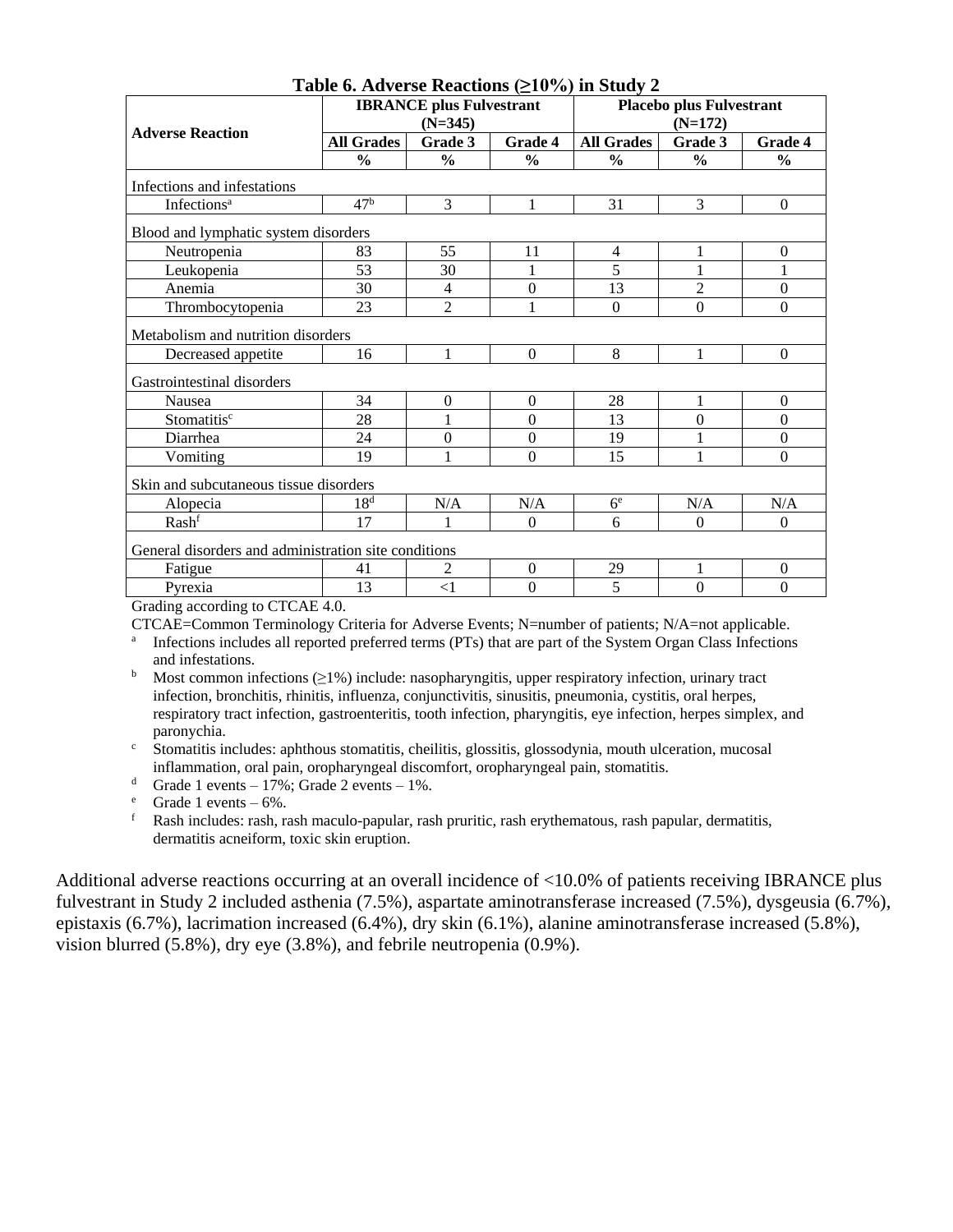| $\frac{1}{2}$ and $\frac{1}{2}$ . Easy take $\frac{1}{2}$ is the mainter in order $\frac{1}{2}$ |                                              |                 |                                 |                                       |                        |                        |
|-------------------------------------------------------------------------------------------------|----------------------------------------------|-----------------|---------------------------------|---------------------------------------|------------------------|------------------------|
|                                                                                                 | <b>IBRANCE</b> plus Fulvestrant<br>$(N=345)$ |                 |                                 | Placebo plus Fulvestrant<br>$(N=172)$ |                        |                        |
| <b>Laboratory Abnormality</b>                                                                   | <b>All Grades</b><br>$\%$                    | Grade 3<br>$\%$ | <b>Grade 4</b><br>$\frac{6}{9}$ | <b>All Grades</b><br>$\%$             | <b>Grade 3</b><br>$\%$ | <b>Grade 4</b><br>$\%$ |
| WBC decreased                                                                                   | 99                                           | 45              |                                 | 26                                    |                        |                        |
| Neutrophils decreased                                                                           | 96                                           | 56              |                                 | 14                                    |                        |                        |
| Anemia                                                                                          | 78                                           |                 |                                 | 40                                    |                        |                        |
| Platelets decreased                                                                             | 62                                           | 2               |                                 | 10                                    |                        |                        |
| Aspartate aminotransferase<br>increased                                                         | 43                                           | 4               |                                 | 48                                    |                        |                        |
| Alanine aminotransferase<br>increased                                                           | 36                                           | $\mathfrak{D}$  |                                 | 34                                    | 0                      |                        |

### **Table 7. Laboratory Abnormalities in Study 2**

N=number of patients; WBC=white blood cells.

# **6.2 Postmarketing Experience**

The following adverse reactions have been identified during post-approval use of IBRANCE. Because these reactions are reported voluntarily from a population of uncertain size, it is not always possible to reliably estimate their frequency or establish a causal relationship to drug exposure.

*Respiratory disorders*: Interstitial lung disease (ILD)/non-infectious pneumonitis.

# **Male patients with HR-positive, HER2-negative advanced or metastatic breast cancer**

Based on limited data from postmarketing reports and electronic health records, the safety profile for men treated with IBRANCE is consistent with the safety profile in women treated with IBRANCE.

# **7 DRUG INTERACTIONS**

Palbociclib is primarily metabolized by CYP3A and sulfotransferase (SULT) enzyme SULT2A1. In vivo, palbociclib is a time-dependent inhibitor of CYP3A.

# **7.1 Agents That May Increase Palbociclib Plasma Concentrations**

# **Effect of CYP3A Inhibitors**

Coadministration of a strong CYP3A inhibitor (itraconazole) increased the plasma exposure of palbociclib in healthy subjects by 87%. Avoid concomitant use of strong CYP3A inhibitors (e.g., clarithromycin, indinavir, itraconazole, ketoconazole, lopinavir/ritonavir, nefazodone, nelfinavir, posaconazole, ritonavir, saquinavir, telaprevir, telithromycin, and voriconazole). Avoid grapefruit or grapefruit juice during IBRANCE treatment. If coadministration of IBRANCE with a strong CYP3A inhibitor cannot be avoided, reduce the dose of IBRANCE *[see Dosage and Administration (2.2) and Clinical Pharmacology (12.3)]*.

# **7.2 Agents That May Decrease Palbociclib Plasma Concentrations**

# **Effect of CYP3A Inducers**

Coadministration of a strong CYP3A inducer (rifampin) decreased the plasma exposure of palbociclib in healthy subjects by 85%. Avoid concomitant use of strong CYP3A inducers (e.g., phenytoin, rifampin, carbamazepine, enzalutamide, and St John's Wort) *[see Clinical Pharmacology (12.3)]*.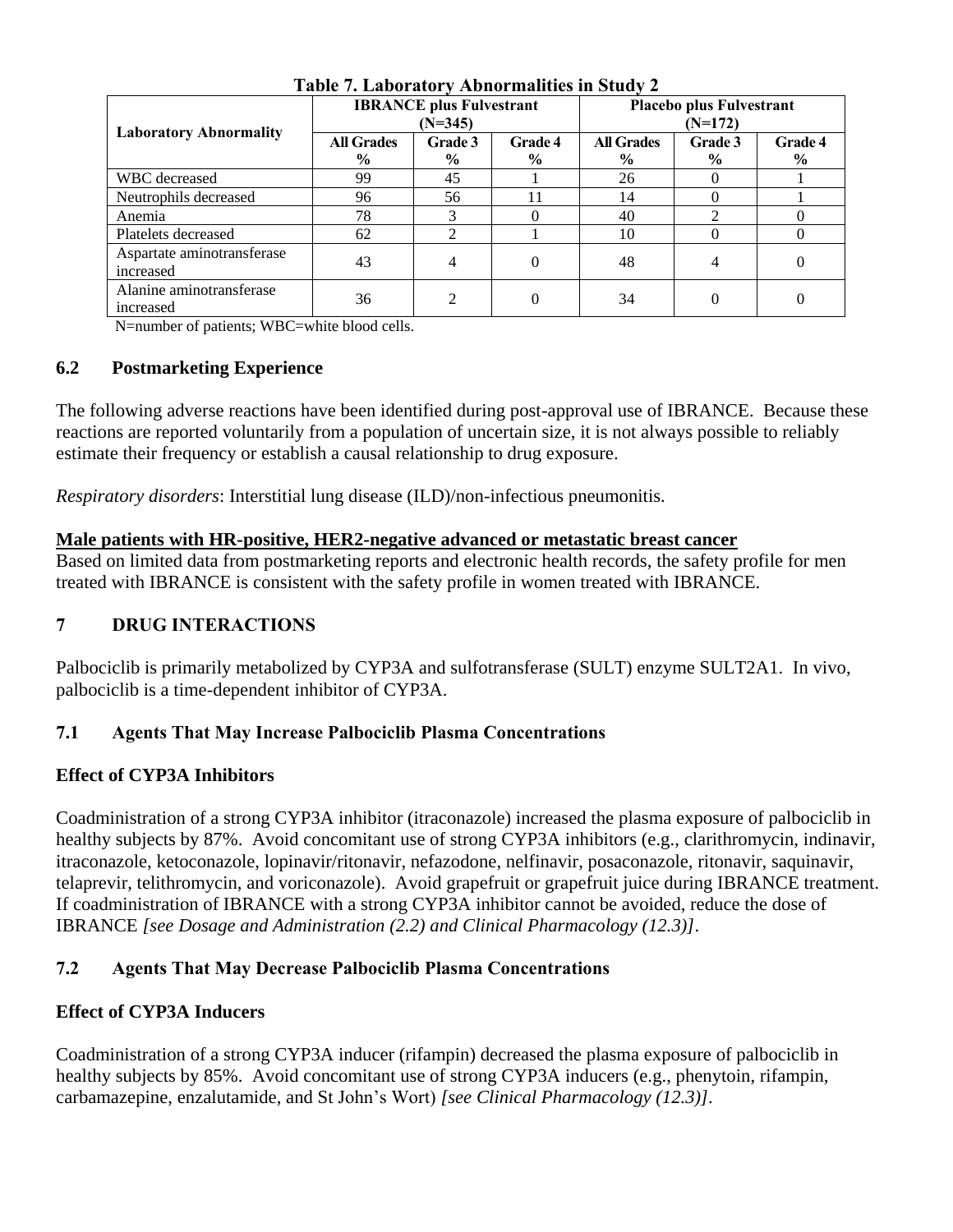# **7.3 Drugs That May Have Their Plasma Concentrations Altered by Palbociclib**

Coadministration of midazolam with multiple doses of IBRANCE increased the midazolam plasma exposure by 61%, in healthy subjects, compared to administration of midazolam alone. The dose of the sensitive CYP3A substrate with a narrow therapeutic index (e.g., alfentanil, cyclosporine, dihydroergotamine, ergotamine, everolimus, fentanyl, pimozide, quinidine, sirolimus, and tacrolimus) may need to be reduced, as IBRANCE may increase its exposure *[see Clinical Pharmacology (12.3)]*.

# **8 USE IN SPECIFIC POPULATIONS**

# **8.1 Pregnancy**

# **Risk Summary**

Based on findings from animal studies and its mechanism of action, IBRANCE can cause fetal harm when administered to a pregnant woman *[see Clinical Pharmacology (12.1)]*. There are no available data in pregnant women to inform the drug-associated risk. In animal reproduction studies, administration of palbociclib to pregnant rats and rabbits during organogenesis resulted in embryo-fetal toxicity at maternal exposures that were 4 times the human clinical exposure based on AUC *[see Data]*. Advise pregnant women of the potential risk to a fetus.

The estimated background risk of major birth defects and miscarriage for the indicated population is unknown. In the U.S. general population, the estimated background risk of major birth defects and miscarriage in clinically recognized pregnancies is 2%-4% and 15%-20%, respectively.

### **Data**

# Animal Data

In a fertility and early embryonic development study in female rats, palbociclib was administered orally for 15 days before mating through to Day 7 of pregnancy, which did not cause embryo toxicity at doses up to 300 mg/kg/day with maternal systemic exposures approximately 4 times the human exposure (AUC) at the recommended dose.

In embryo-fetal development studies in rats and rabbits, pregnant animals received oral doses of palbociclib up to 300 mg/kg/day and 20 mg/kg/day, respectively, during the period of organogenesis. The maternally toxic dose of 300 mg/kg/day was fetotoxic in rats, resulting in reduced fetal body weights. At doses ≥100 mg/kg/day in rats, there was an increased incidence of a skeletal variation (increased incidence of a rib present at the seventh cervical vertebra). At the maternally toxic dose of 20 mg/kg/day in rabbits, there was an increased incidence of skeletal variations, including small phalanges in the forelimb. At 300 mg/kg/day in rats and 20 mg/kg/day in rabbits, the maternal systemic exposures were approximately 4 and 9 times the human exposure (AUC) at the recommended dose, respectively.

CDK4/6 double knockout mice have been reported to die in late stages of fetal development (gestation Day 14.5 until birth) due to severe anemia. However, knockout mouse data may not be predictive of effects in humans due to differences in degree of target inhibition.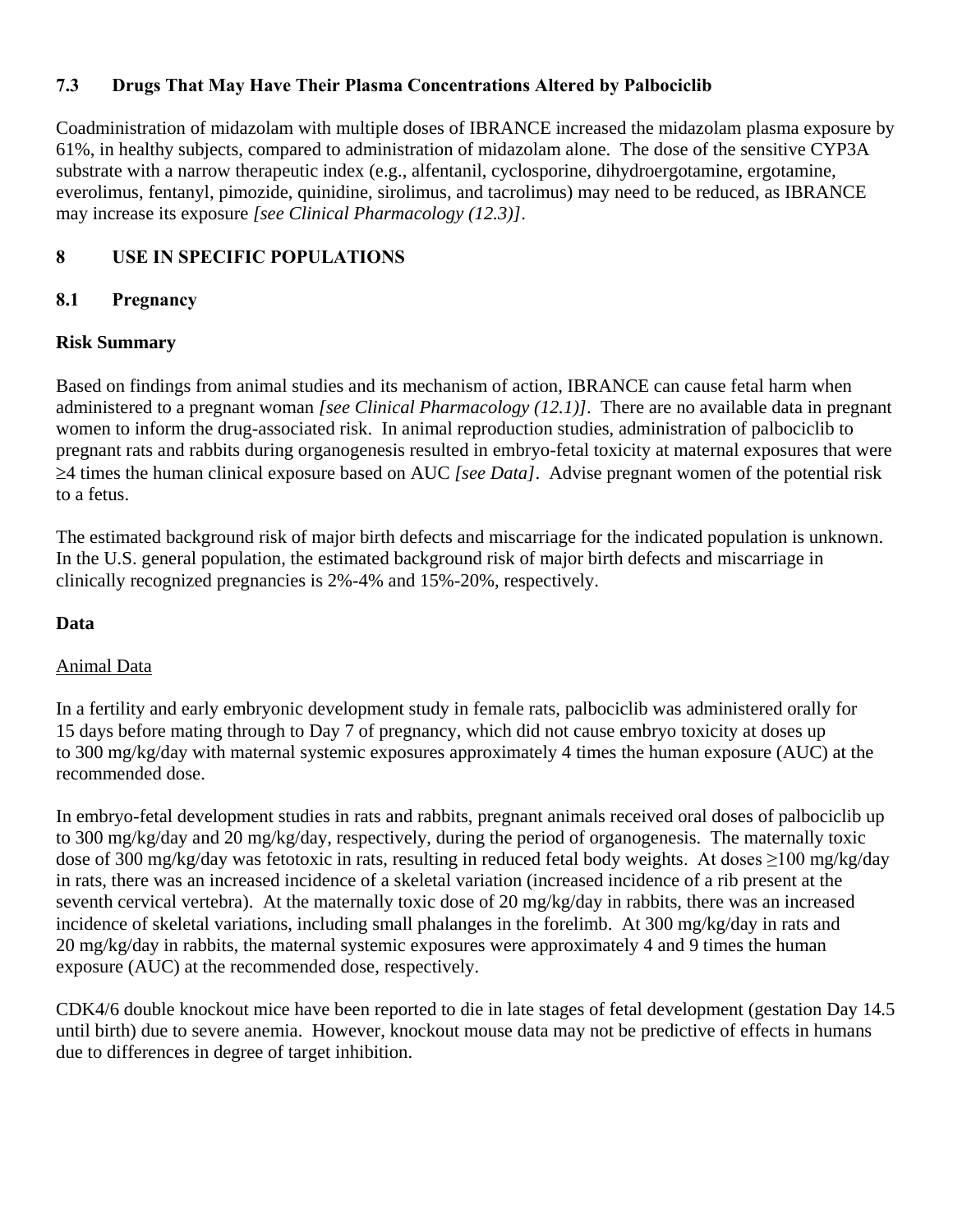# **8.2 Lactation**

# **Risk Summary**

There is no information regarding the presence of palbociclib in human milk, its effects on milk production, or the breastfed infant. Because of the potential for serious adverse reactions in breastfed infants from IBRANCE, advise a lactating woman not to breastfeed during treatment with IBRANCE and for 3 weeks after the last dose.

# **8.3 Females and Males of Reproductive Potential**

# **Pregnancy Testing**

Based on animal studies, IBRANCE can cause fetal harm when administered to a pregnant woman *[see Use in Specific Populations (8.1)].* Females of reproductive potential should have a pregnancy test prior to starting treatment with IBRANCE.

# **Contraception**

Females

IBRANCE can cause fetal harm when administered to a pregnant woman *[see Use in Specific Populations (8.1)]*. Advise females of reproductive potential to use effective contraception during treatment with IBRANCE and for at least 3 weeks after the last dose.

# Males

Because of the potential for genotoxicity, advise male patients with female partners of reproductive potential to use effective contraception during treatment with IBRANCE and for 3 months after the last dose *[see Nonclinical Toxicology (13.1)]*.

# **Infertility**

# Males

Based on animal studies, IBRANCE may impair fertility in males of reproductive potential *[see Nonclinical Toxicology (13.1)]*.

# **8.4 Pediatric Use**

The safety and efficacy of IBRANCE in pediatric patients have not been studied.

Altered glucose metabolism (glycosuria, hyperglycemia, decreased insulin) associated with changes in the pancreas (islet cell vacuolation), eye (cataracts, lens degeneration), kidney (tubule vacuolation, chronic progressive nephropathy) and adipose tissue (atrophy) were identified in a 27 week repeat-dose toxicology study in rats that were immature at the beginning of the studies and were most prevalent in males at oral palbociclib doses  $\geq$ 30 mg/kg/day (approximately 11 times the adult human exposure [AUC] at the recommended dose). Some of these findings (glycosuria/hyperglycemia, pancreatic islet cell vacuolation, and kidney tubule vacuolation) were present with lower incidence and severity in a 15 week repeat-dose toxicology study in immature rats. Altered glucose metabolism or associated changes in the pancreas, eye, kidney and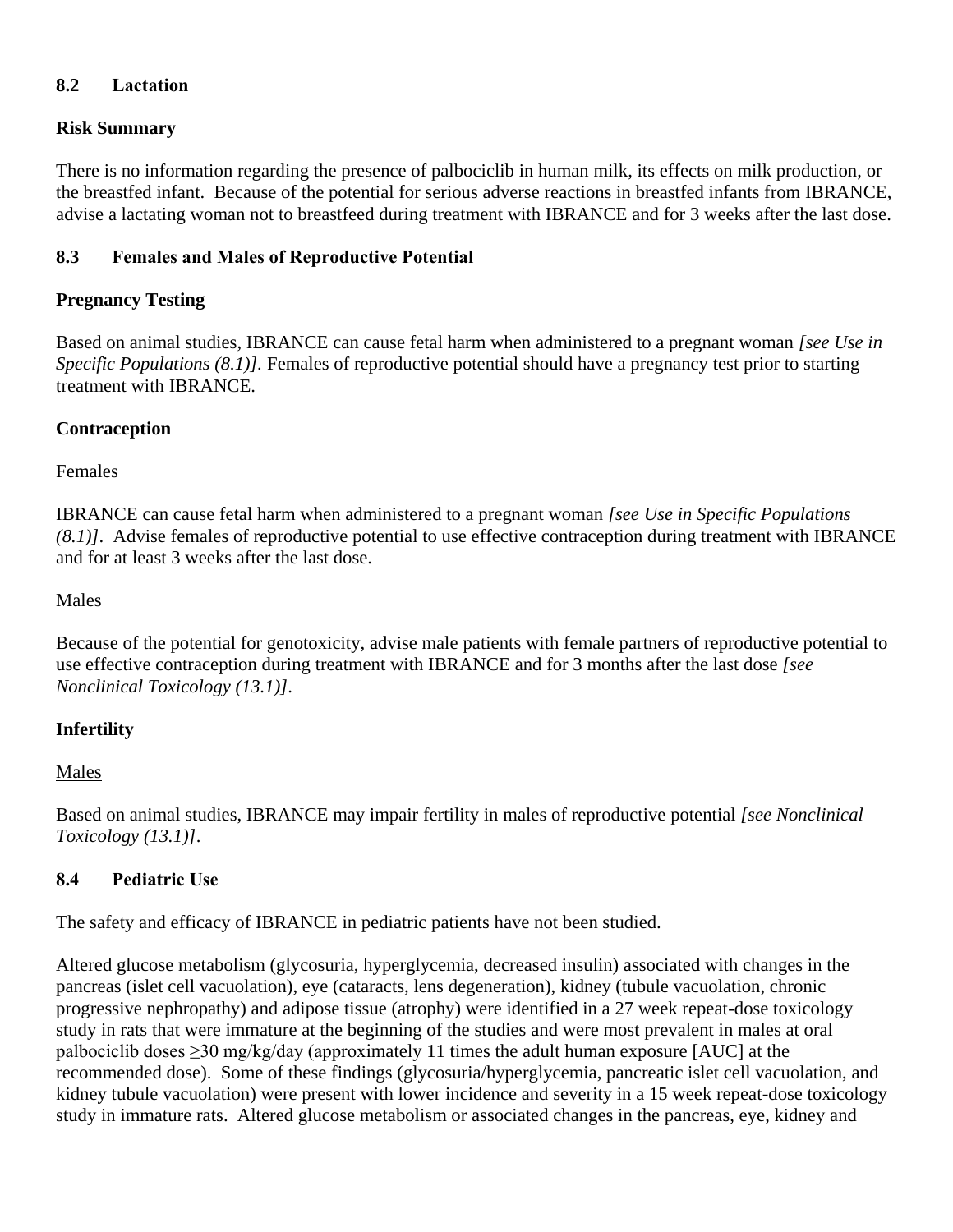adipose tissue were not identified in a 27-week repeat-dose toxicology study in rats that were mature at the beginning of the study and in dogs in repeat-dose toxicology studies up to 39 weeks duration.

Toxicities in teeth independent of altered glucose metabolism were observed in rats. Administration of 100 mg/kg palbociclib for 27 weeks (approximately 15 times the adult human exposure [AUC] at the recommended dose) resulted in abnormalities in growing incisor teeth (discolored, ameloblast degeneration/necrosis, mononuclear cell infiltrate). Other toxicities of potential concern to pediatric patients have not been evaluated in juvenile animals.

# **8.5 Geriatric Use**

Of 444 patients who received IBRANCE in Study 1, 181 patients (41%) were ≥65 years of age and 48 patients (11%) were  $\geq$ 75 years of age. Of 347 patients who received IBRANCE in Study 2, 86 patients (25%) were ≥65 years of age and 27 patients (8%) were ≥75 years of age. No overall differences in safety or effectiveness of IBRANCE were observed between these patients and younger patients.

# **8.6 Hepatic Impairment**

No dose adjustment is required in patients with mild or moderate hepatic impairment (Child-Pugh classes A and B). For patients with severe hepatic impairment (Child-Pugh class C), the recommended dose of IBRANCE is 75 mg once daily for 21 consecutive days followed by 7 days off treatment to comprise a complete cycle of 28 days *[see Dosage and Administration (2.2)]*. Based on a pharmacokinetic trial in subjects with varying degrees of hepatic function, the palbociclib unbound exposure (unbound AUC<sub>INF</sub>) decreased by 17% in subjects with mild hepatic impairment (Child-Pugh class A), and increased by 34% and 77% in subjects with moderate (Child-Pugh class B) and severe (Child-Pugh class C) hepatic impairment, respectively, relative to subjects with normal hepatic function. Peak palbociclib unbound exposure (unbound C<sub>max</sub>) increased by 7%, 38% and 72% for mild, moderate and severe hepatic impairment, respectively, relative to subjects with normal hepatic function *[see Clinical Pharmacology (12.3)]*.

Review the Full Prescribing Information for the aromatase inhibitor or fulvestrant for dose modifications related to hepatic impairment.

# **8.7 Renal Impairment**

No dose adjustment is required in patients with mild, moderate, or severe renal impairment (CrCl >15 mL/min). Based on a pharmacokinetic trial in subjects with varying degrees of renal function, the total palbociclib exposure (AUC<sub>INF</sub>) increased by 39%, 42%, and 31% with mild (60 mL/min  $\leq$  CrCl <90 mL/min), moderate  $(30 \text{ mL/min} \leq CrCl < 60 \text{ mL/min})$ , and severe  $(CrCl < 30 \text{ mL/min})$  renal impairment, respectively, relative to subjects with normal renal function. Peak palbociclib exposure  $(C_{\text{max}})$  increased by 17%, 12%, and 15% for mild, moderate, and severe renal impairment, respectively, relative to subjects with normal renal function. The pharmacokinetics of palbociclib have not been studied in patients requiring hemodialysis *[see Clinical Pharmacology (12.3)]*.

# **10 OVERDOSAGE**

There is no known antidote for IBRANCE. The treatment of overdose of IBRANCE should consist of general supportive measures.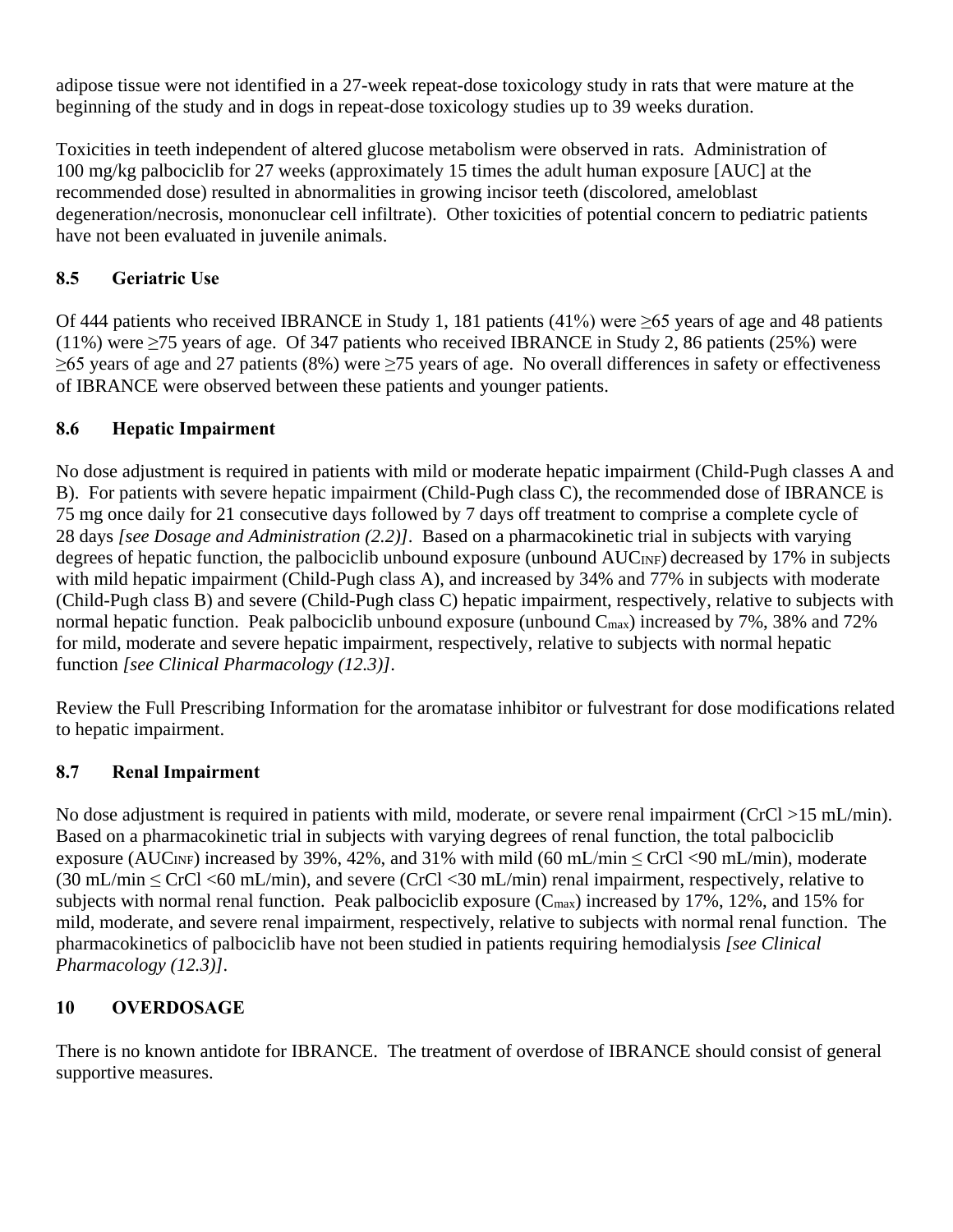# **11 DESCRIPTION**

IBRANCE capsules for oral administration contain 125 mg, 100 mg, or 75 mg of palbociclib, a kinase inhibitor. The molecular formula for palbociclib is  $C_{24}H_{29}N_7O_2$ . The molecular weight is  $447.54$  daltons. The chemical name is 6-acetyl-8-cyclopentyl-5-methyl-2-{[5-(piperazin-1-yl)pyridin-2-yl]amino}pyrido[2,3-*d*]pyrimidin-7(8*H*)-one, and its structural formula is:



Palbociclib is a yellow to orange powder with pKa of 7.4 (the secondary piperazine nitrogen) and 3.9 (the pyridine nitrogen). At or below pH 4, palbociclib behaves as a high-solubility compound. Above pH 4, the solubility of the drug substance reduces significantly.

*Inactive ingredients:* Microcrystalline cellulose, lactose monohydrate, sodium starch glycolate, colloidal silicon dioxide, magnesium stearate, and hard gelatin capsule shells. The light orange, light orange/caramel, and caramel opaque capsule shells contain gelatin, red iron oxide, yellow iron oxide, and titanium dioxide; the printing ink contains shellac, titanium dioxide, ammonium hydroxide, propylene glycol, and simethicone.

# **12 CLINICAL PHARMACOLOGY**

# **12.1 Mechanism of Action**

Palbociclib is an inhibitor of cyclin-dependent kinases (CDK) 4 and 6. Cyclin D1 and CDK4/6 are downstream of signaling pathways which lead to cellular proliferation. In vitro, palbociclib reduced cellular proliferation of estrogen receptor (ER)-positive breast cancer cell lines by blocking progression of the cell from G1 into S phase of the cell cycle. Treatment of breast cancer cell lines with the combination of palbociclib and antiestrogens leads to decreased retinoblastoma (Rb) protein phosphorylation resulting in reduced E2F expression and signaling, and increased growth arrest compared to treatment with each drug alone. In vitro treatment of ER-positive breast cancer cell lines with the combination of palbociclib and antiestrogens led to increased cell senescence compared to each drug alone, which was sustained for up to 6 days following palbociclib removal and was greater if antiestrogen treatment was continued. In vivo studies using a patient-derived ER-positive breast cancer xenograft model demonstrated that the combination of palbociclib and letrozole increased the inhibition of Rb phosphorylation, downstream signaling, and tumor growth compared to each drug alone.

Human bone marrow mononuclear cells treated with palbociclib in the presence or absence of an anti-estrogen in vitro did not become senescent and resumed proliferation following palbociclib withdrawal.

# **12.2 Pharmacodynamics**

# **Cardiac Electrophysiology**

The effect of palbociclib on the QT interval corrected for heart rate (QTc) was evaluated using time-matched electrocardiograms (ECGs) evaluating the change from baseline and corresponding pharmacokinetic data in 77 patients with breast cancer. Palbociclib had no large effect on QTc (i.e., >20 ms) at 125 mg once daily for 21 consecutive days followed by 7 days off treatment to comprise a complete cycle of 28 days.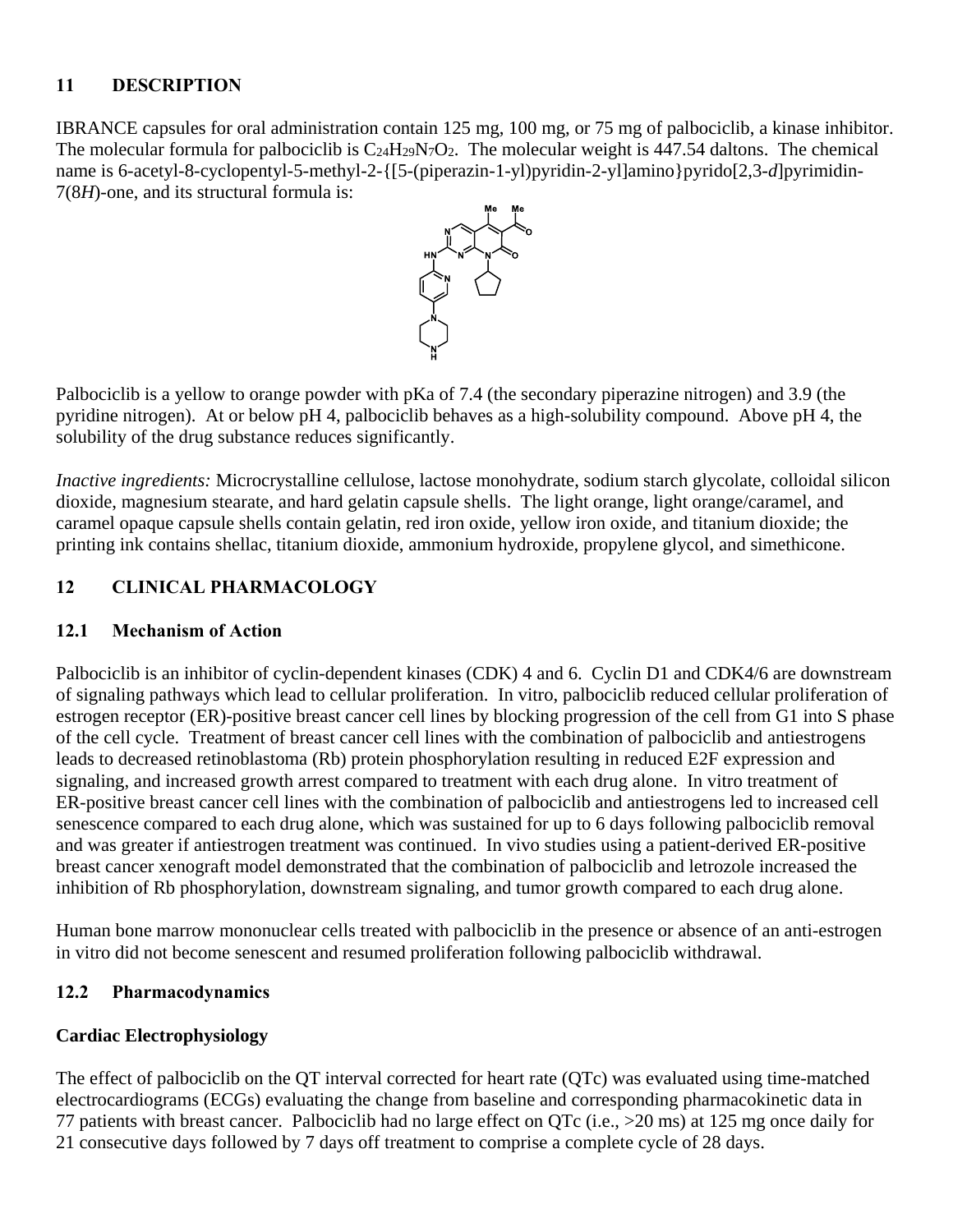# **12.3 Pharmacokinetics**

The pharmacokinetics (PK) of palbociclib were characterized in patients with solid tumors including advanced breast cancer and in healthy subjects.

# **Absorption**

The mean maximum observed concentration  $(C_{\text{max}})$  of palbociclib is generally observed between 6 to 12 hours (time to reach maximum concentration,  $T_{\text{max}}$ ) following oral administration. The mean absolute bioavailability of IBRANCE after an oral 125 mg dose is 46%. In the dosing range of 25 mg to 225 mg, the AUC and Cmax increased proportionally with dose in general. Steady state was achieved within 8 days following repeated once daily dosing. With repeated once daily administration, palbociclib accumulated with a median accumulation ratio of 2.4 (range 1.5 to 4.2).

Food effect: Palbociclib absorption and exposure were very low in approximately 13% of the population under the fasted condition. Food intake increased the palbociclib exposure in this small subset of the population, but did not alter palbociclib exposure in the rest of the population to a clinically relevant extent. Therefore, food intake reduced the intersubject variability of palbociclib exposure, which supports administration of IBRANCE with food. Compared to IBRANCE given under overnight fasted conditions, the population average area under the concentration-time curve from zero to infinity (AUC<sub>INF</sub>) and C<sub>max</sub> of palbociclib increased by 21% and 38%, respectively, when given with high-fat, high-calorie food (approximately 800 to 1000 calories with 150, 250, and 500 to 600 calories from protein, carbohydrate, and fat, respectively), by 12% and 27%, respectively, when given with low-fat, low-calorie food (approximately 400 to 500 calories with 120, 250, and 28 to 35 calories from protein, carbohydrate, and fat, respectively), and by 13% and 24%, respectively, when moderate-fat, standard calorie food (approximately 500 to 700 calories with 75 to 105, 250 to 350 and 175 to 245 calories from protein, carbohydrate, and fat, respectively) was given 1 hour before and 2 hours after IBRANCE dosing.

# **Distribution**

Binding of palbociclib to human plasma proteins in vitro was approximately 85%, with no concentration dependence over the concentration range of 500 ng/mL to 5000 ng/mL. The mean fraction unbound  $(f_u)$  of palbociclib in human plasma in vivo increased incrementally with worsening hepatic function. There was no obvious trend in the mean palbociclib  $f_u$  in human plasma in vivo with worsening renal function. The geometric mean apparent volume of distribution  $(V_z/F)$  was 2583 L with a coefficient of variation (CV) of 26%.

# **Metabolism**

In vitro and in vivo studies indicated that palbociclib undergoes hepatic metabolism in humans. Following oral administration of a single 125 mg dose of  $\lceil^{14}C\rceil$ palbociclib to humans, the primary metabolic pathways for palbociclib involved oxidation and sulfonation, with acylation and glucuronidation contributing as minor pathways. Palbociclib was the major circulating drug-derived entity in plasma (23%). The major circulating metabolite was a glucuronide conjugate of palbociclib, although it only represented 1.5% of the administered dose in the excreta. Palbociclib was extensively metabolized with unchanged drug accounting for 2.3% and 6.9% of radioactivity in feces and urine, respectively. In feces, the sulfamic acid conjugate of palbociclib was the major drug-related component, accounting for 26% of the administered dose. In vitro studies with human hepatocytes, liver cytosolic and S9 fractions, and recombinant SULT enzymes indicated that CYP3A and SULT2A1 are mainly involved in the metabolism of palbociclib.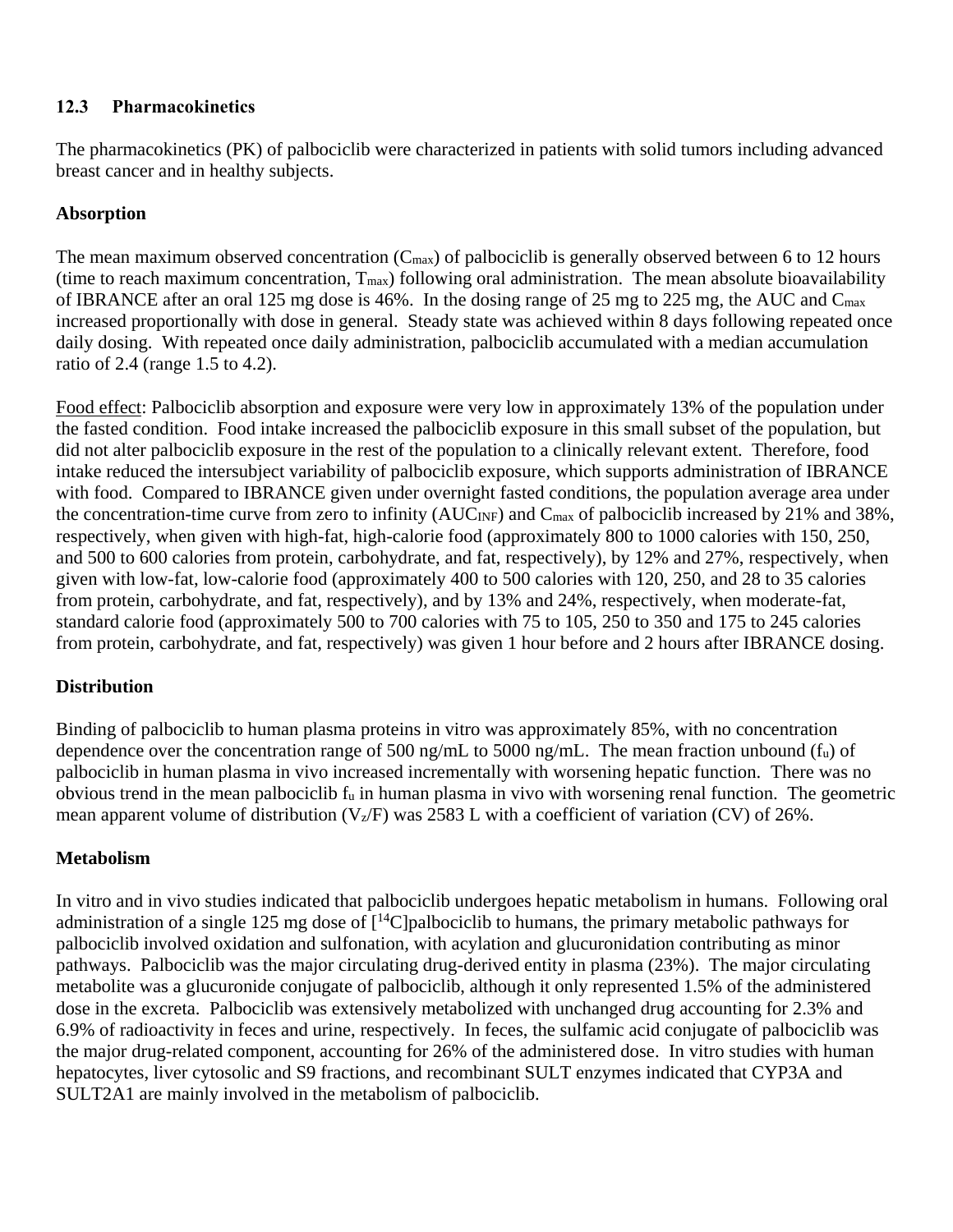### **Elimination**

The geometric mean apparent oral clearance (CL/F) of palbociclib was 63.1 L/hr (29% CV), and the mean  $(\pm$  standard deviation) plasma elimination half-life was 29 ( $\pm$ 5) hours in patients with advanced breast cancer. In 6 healthy male subjects given a single oral dose of  $[^{14}C]$  palbociclib, a median of 91.6% of the total administered radioactive dose was recovered in 15 days; feces (74.1% of dose) was the major route of excretion, with 17.5% of the dose recovered in urine. The majority of the material was excreted as metabolites.

### **Age, Gender, and Body Weight**

Based on a population pharmacokinetic analysis in 183 patients with cancer (50 male and 133 female patients, age range from 22 to 89 years, and body weight range from 37.9 to 123 kg), gender had no effect on the exposure of palbociclib, and age and body weight had no clinically important effect on the exposure of palbociclib.

### **Pediatric Population**

Pharmacokinetics of IBRANCE have not been evaluated in patients <18 years of age.

# **Hepatic Impairment**

Data from a pharmacokinetic trial in subjects with varying degrees of hepatic impairment indicate that palbociclib unbound AUCINF decreased 17% in subjects with mild hepatic impairment (Child-Pugh class A), and increased by 34% and 77% in subjects with moderate (Child-Pugh class B) and severe (Child-Pugh class C) hepatic impairment, respectively, relative to subjects with normal hepatic function. Palbociclib unbound C<sub>max</sub> increased by 7%, 38% and 72% for mild, moderate and severe hepatic impairment, respectively, relative to subjects with normal hepatic function. In addition, based on a population pharmacokinetic analysis that included 183 patients, where 40 patients had mild hepatic impairment based on National Cancer Institute (NCI) classification (total bilirubin  $\leq$  ULN and AST  $>$  ULN, or total bilirubin  $>$ 1.0 to 1.5  $\times$  ULN and any AST), mild hepatic impairment had no effect on the exposure of palbociclib, further supporting the findings from the dedicated hepatic impairment study.

### **Renal Impairment**

Data from a pharmacokinetic trial in subjects with varying degrees of renal impairment indicate that palbociclib AUC<sub>INF</sub> increased by 39%, 42%, and 31% with mild (60 mL/min  $\leq$  CrCl  $<$  90 mL/min), moderate (30 mL/min ≤ CrCl <60 mL/min), and severe (CrCl <30 mL/min) renal impairment, respectively, relative to subjects with normal renal function. Peak palbociclib exposure  $(C_{\text{max}})$  increased by 17%, 12%, and 15% for mild, moderate, and severe renal impairment, respectively, relative to subjects with normal renal function. In addition, based on a population pharmacokinetic analysis that included 183 patients where 73 patients had mild renal impairment and 29 patients had moderate renal impairment, mild and moderate renal impairment had no effect on the exposure of palbociclib. The pharmacokinetics of palbociclib have not been studied in patients requiring hemodialysis.

# **Drug Interactions**

In vitro data indicate that CYP3A and SULT enzyme SULT2A1 are mainly involved in the metabolism of palbociclib. Palbociclib is a weak time-dependent inhibitor of CYP3A following daily 125 mg dosing to steady state in humans. In vitro, palbociclib is not an inhibitor of CYP1A2, 2A6, 2B6, 2C8, 2C9, 2C19, and 2D6, and is not an inducer of CYP1A2, 2B6, 2C8, and 3A4 at clinically relevant concentrations.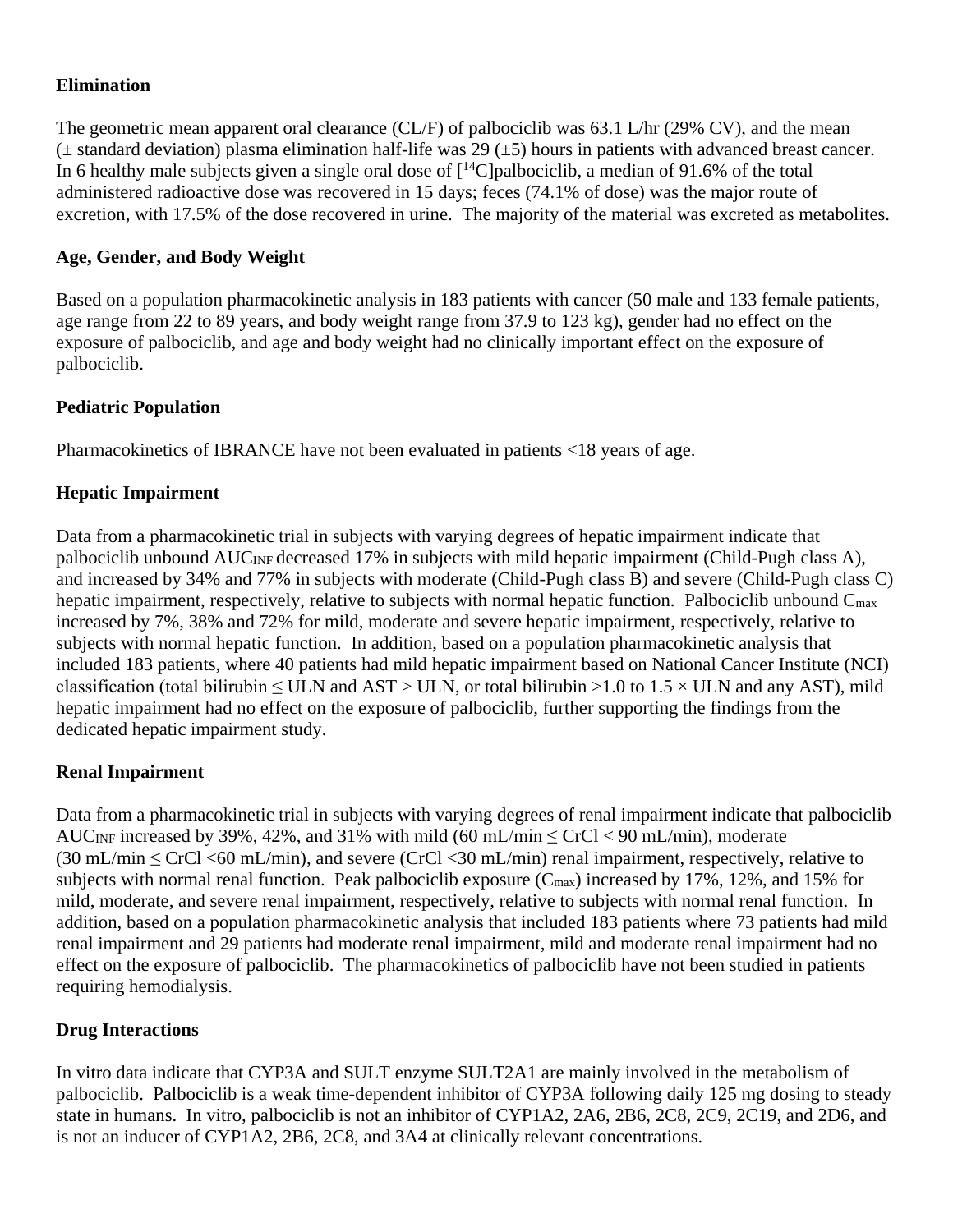*CYP3A Inhibitors:* Data from a drug interaction trial in healthy subjects (N=12) indicate that coadministration of multiple 200 mg daily doses of itraconazole with a single 125 mg IBRANCE dose increased palbociclib AUC<sub>INF</sub> and the C<sub>max</sub> by approximately 87% and 34%, respectively, relative to a single 125 mg IBRANCE dose given alone *[see Drug Interactions (7.1)]*.

*CYP3A Inducers:* Data from a drug interaction trial in healthy subjects (N=15) indicate that coadministration of multiple 600 mg daily doses of rifampin, a strong CYP3A inducer, with a single 125 mg IBRANCE dose decreased palbociclib AUC<sub>INF</sub> and C<sub>max</sub> by 85% and 70%, respectively, relative to a single 125 mg IBRANCE dose given alone. Data from a drug interaction trial in healthy subjects  $(N=14)$  indicate that coadministration of multiple 400 mg daily doses of modafinil, a moderate CYP3A inducer, with a single 125 mg IBRANCE dose decreased palbociclib AUC<sub>INF</sub> and C<sub>max</sub> by 32% and 11%, respectively, relative to a single 125 mg IBRANCE dose given alone *[see Drug Interactions (7.2)]*.

*CYP3A Substrates:* Palbociclib is a weak time-dependent inhibitor of CYP3A following daily 125 mg dosing to steady state in humans. In a drug interaction trial in healthy subjects (N=26), coadministration of midazolam with multiple doses of IBRANCE increased the midazolam  $AUC_{INF}$  and the  $C_{max}$  values by 61% and 37%, respectively, as compared to administration of midazolam alone *[see Drug Interactions (7.3)]*.

*Gastric pH Elevating Medications:* In a drug interaction trial in healthy subjects, coadministration of a single 125 mg dose of IBRANCE with multiple doses of the proton pump inhibitor (PPI) rabeprazole under fed conditions decreased palbociclib  $C_{\text{max}}$  by 41%, but had limited impact on AUC<sub>INF</sub> (13% decrease), when compared to a single dose of IBRANCE administered alone. Given the reduced effect on gastric pH of H2-receptor antagonists and local antacids compared to PPIs, the effect of these classes of acid-reducing agents on palbociclib exposure under fed conditions is expected to be minimal. Under fed conditions there is no clinically relevant effect of PPIs, H2-receptor antagonists, or local antacids on palbociclib exposure. In another healthy subject study, coadministration of a single dose of IBRANCE with multiple doses of the PPI rabeprazole under fasted conditions decreased palbociclib AUC<sub>INF</sub> and C<sub>max</sub> by 62% and 80%, respectively, when compared to a single dose of IBRANCE administered alone.

*Letrozole:* Data from a clinical trial in patients with breast cancer showed that there was no drug interaction between palbociclib and letrozole when the 2 drugs were coadministered.

*Fulvestrant:* Data from a clinical trial in patients with breast cancer showed that there was no clinically relevant drug interaction between palbociclib and fulvestrant when the 2 drugs were coadministered.

*Goserelin:* Data from a clinical trial in patients with breast cancer showed that there was no clinically relevant drug interaction between palbociclib and goserelin when the 2 drugs were coadministered.

*Anastrozole or exemestane:* No clinical data are available to evaluate drug interactions between anastrozole or exemestane and palbociclib. A clinically significant drug interaction between anastrozole or exemestane and palbociclib is not expected based on analyses of the effects of anastrozole, exemestane and palbociclib on or by metabolic pathways or transporter systems.

*Effect of Palbociclib on Transporters:* In vitro evaluations indicated that palbociclib has a low potential to inhibit the activities of drug transporters organic anion transporter (OAT)1, OAT3, organic cation transporter (OCT)2, and organic anion transporting polypeptide (OATP)1B1, OATP1B3 at clinically relevant concentrations. In vitro, palbociclib has the potential to inhibit OCT1 at clinically relevant concentrations, as well as the potential to inhibit P-glycoprotein (P-gp) or breast cancer resistance protein (BCRP) in the gastrointestinal tract at the proposed dose.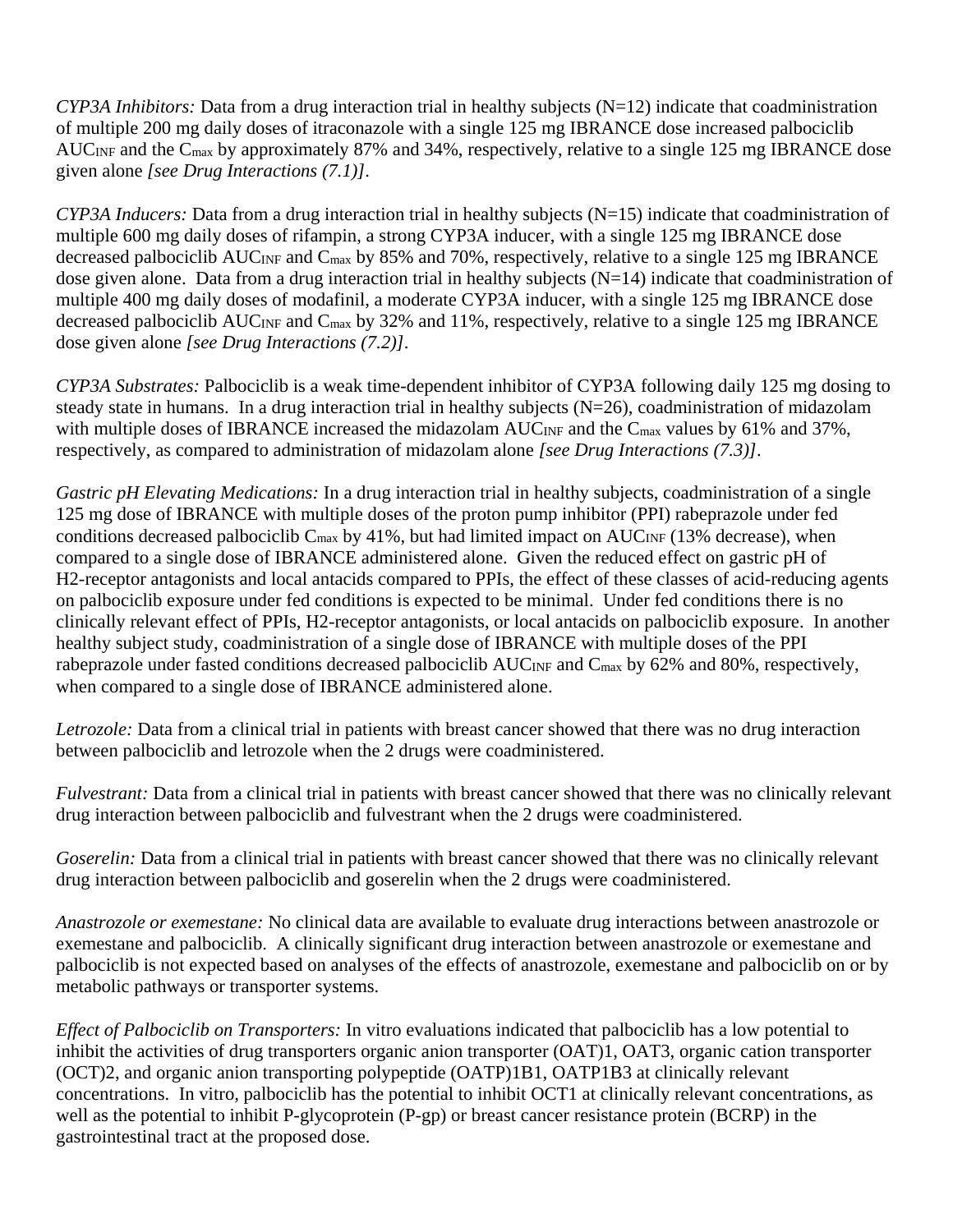*Effect of Transporters on Palbociclib:* Based on in vitro data, P-gp and BCRP mediated transport are unlikely to affect the extent of oral absorption of palbociclib at therapeutic doses.

# **13 NONCLINICAL TOXICOLOGY**

# **13.1 Carcinogenesis, Mutagenesis, Impairment of Fertility**

Palbociclib was assessed for carcinogenicity in a 6-month transgenic mouse study and in a 2-year rat study. Oral administration of palbociclib for 2 years resulted in an increased incidence of microglial cell tumors in the central nervous system of male rats at a dose of 30 mg/kg/day (approximately 8 times the human clinical exposure based on AUC). There were no neoplastic findings in female rats at doses up to 200 mg/kg/day (approximately 5 times the human clinical exposure based on AUC). Oral administration of palbociclib to male and female rasH2 transgenic mice for 6 months did not result in increased incidence of neoplasms at doses up to 60 mg/kg/day.

Palbociclib was aneugenic in Chinese Hamster Ovary cells in vitro and in the bone marrow of male rats at doses ≥100 mg/kg/day for 3 weeks. Palbociclib was not mutagenic in an in vitro bacterial reverse mutation (Ames) assay and was not clastogenic in the in vitro human lymphocyte chromosome aberration assay.

In a fertility study in female rats, palbociclib did not affect mating or fertility at any dose up to 300 mg/kg/day (approximately 4 times human clinical exposure based on AUC) and no adverse effects were observed in the female reproductive tissues in repeat-dose toxicity studies up to 300 mg/kg/day in the rat and 3 mg/kg/day in the dog (approximately 6 times and similar to human exposure [AUC], at the recommended dose, respectively).

The adverse effects of palbociclib on male reproductive function and fertility were observed in the repeat-dose toxicology studies in rats and dogs and a male fertility study in rats. In repeat-dose toxicology studies, palbociclib-related findings in the testis, epididymis, prostate, and seminal vesicle at ≥30 mg/kg/day in rats and ≥0.2 mg/kg/day in dogs included decreased organ weight, atrophy or degeneration, hypospermia, intratubular cellular debris, and decreased secretion. Partial reversibility of male reproductive organ effects was observed in the rat and dog following a 4- and 12-week non-dosing period, respectively. These doses in rats and dogs resulted in approximately  $\geq$ 10 and 0.1 times, respectively, the exposure [AUC] in humans at the recommended dose. In the fertility and early embryonic development study in male rats, palbociclib caused no effects on mating but resulted in a slight decrease in fertility in association with lower sperm motility and density at 100 mg/kg/day with projected exposure levels [AUC] of 20 times the exposure in humans at the recommended dose.

# **14 CLINICAL STUDIES**

# **Study 1: IBRANCE plus Letrozole**

# **Patients with ER-positive, HER2-negative advanced or metastatic breast cancer for initial endocrine based therapy**

Study 1 (PALOMA-2) was an international, randomized, double-blind, parallel-group, multicenter study of IBRANCE plus letrozole versus placebo plus letrozole conducted in postmenopausal women with ER-positive, HER2-negative advanced breast cancer who had not received previous systemic treatment for their advanced disease. A total of 666 patients were randomized 2:1 to IBRANCE plus letrozole or placebo plus letrozole. Randomization was stratified by disease site (visceral versus non-visceral), disease-free interval (de novo metastatic versus ≤12 months from the end of adjuvant treatment to disease recurrence versus >12 months from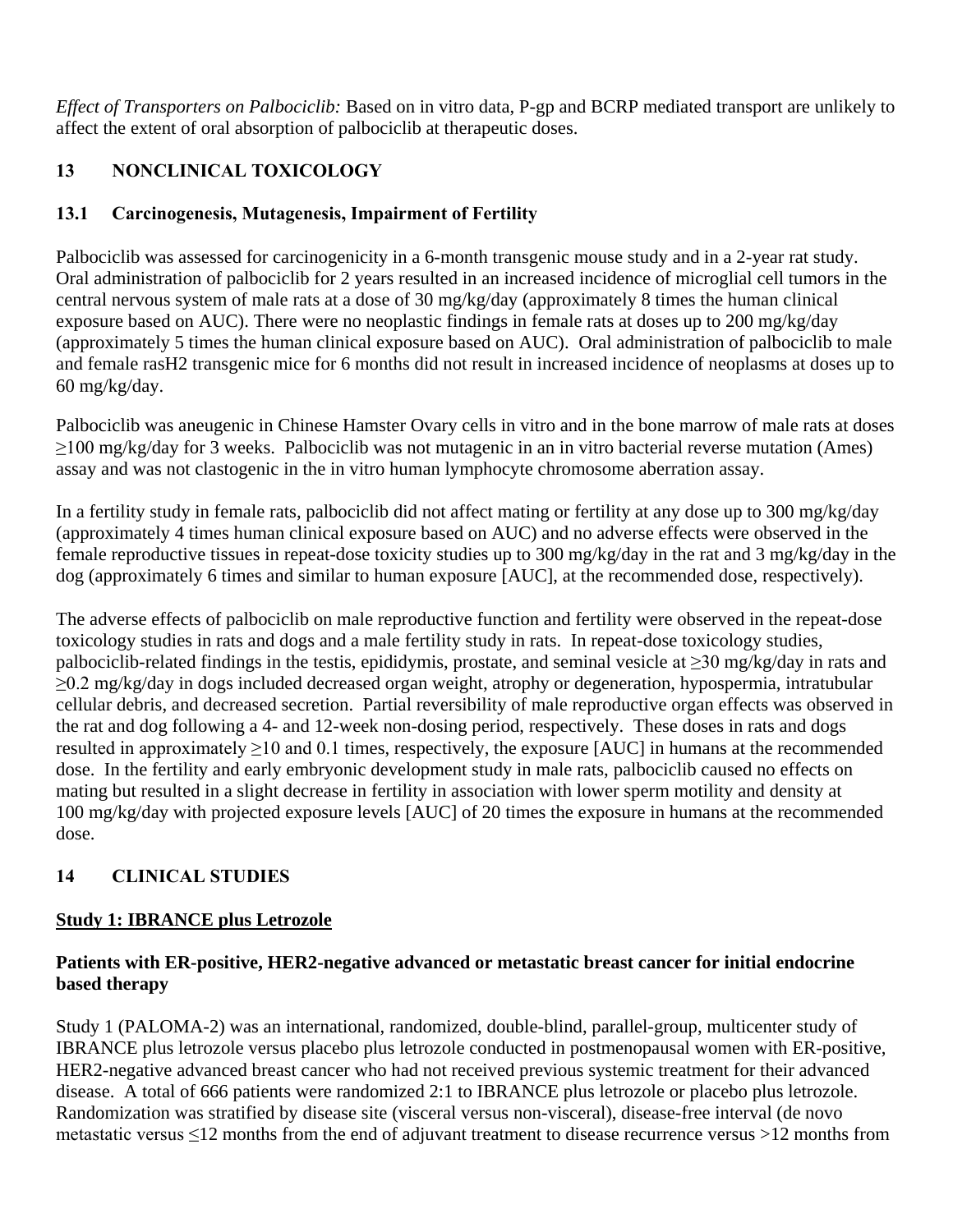the end of adjuvant treatment to disease recurrence), and nature of prior (neo)adjuvant anticancer therapies (prior hormonal therapies versus no prior hormonal therapy). IBRANCE was given orally at a dose of 125 mg daily for 21 consecutive days followed by 7 days off treatment. Patients received study treatment until objective disease progression, symptomatic deterioration, unacceptable toxicity, death, or withdrawal of consent, whichever occurred first. The major efficacy outcome of the study was investigator-assessed progression-free survival (PFS) evaluated according to Response Evaluation Criteria in Solid Tumors Version 1.1 (RECIST).

Patients enrolled in this study had a median age of 62 years (range 28 to 89). The majority of patients were White (78%), and most patients had an Eastern Cooperative Oncology Group (ECOG) performance status (PS) of 0 or 1 (98%). Forty-eight percent of patients had received chemotherapy and 56% had received antihormonal therapy in the neoadjuvant or adjuvant setting prior to their diagnosis of advanced breast cancer. Thirty-seven percent of patients had no prior systemic therapy in the neoadjuvant or adjuvant setting. The majority of patients (97%) had metastatic disease. Twenty-three percent of patients had bone only disease, and 49% of patients had visceral disease.

Major efficacy results from Study 1 are summarized in Table 8 and Figure 1. Consistent results were observed across patient subgroups of disease-free interval (DFI), disease site, and prior therapy. The treatment effect of the combination on PFS was also supported by an independent review of radiographs. The overall survival (OS) data were not mature at the time of the final PFS analysis (20% of patients had died). Patients will continue to be followed for the final analysis.

|                                             | <b>IBRANCE</b>    | <b>Placebo</b>                |
|---------------------------------------------|-------------------|-------------------------------|
|                                             | plus Letrozole    | plus Letrozole                |
| Progression-free survival for ITT           | $N = 444$         | $N = 222$                     |
| Number of PFS events (%)                    | 194 (43.7)        | 137(61.7)                     |
| Median progression-free survival            | 24.8 (22.1, NE)   | 14.5(12.9, 17.1)              |
| $(months, 95\% \text{ CI})$                 |                   |                               |
| Hazard ratio (95% CI) and p-value           |                   | 0.576(0.463, 0.718), p<0.0001 |
| <b>Objective Response for patients with</b> | $N = 338$         | $N = 171$                     |
| measurable disease                          |                   |                               |
| Objective response rate* $(\%$ , 95% CI)    | 55.3 (49.9, 60.7) | 44.4 (36.9, 52.2)             |

### **Table 8. Efficacy Results – Study 1 (Investigator Assessment, Intent-to-Treat Population)**

\*Response based on confirmed responses.

CI=confidence interval; ITT=Intent-to-Treat; N=number of patients; NE=not estimable.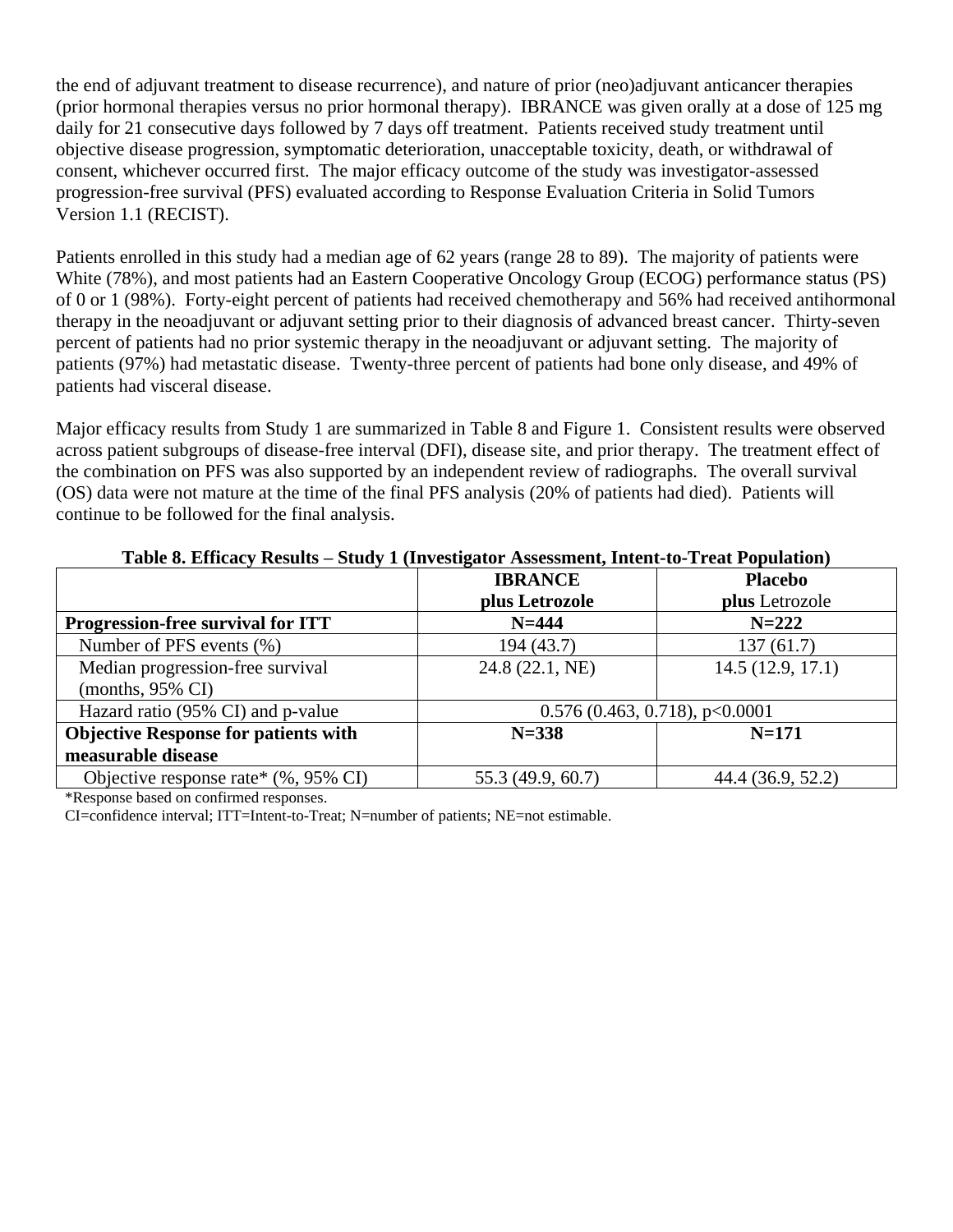### **Figure 1. Kaplan-Meier Plot of Progression-Free Survival – Study 1 (Investigator Assessment, Intent-to-Treat Population)**



LET=letrozole; PAL=palbociclib; PCB=placebo.

# **Study 2: IBRANCE plus Fulvestrant**

# **Patients with HR-positive, HER2-negative advanced or metastatic breast cancer who have had disease progression on or after prior adjuvant or metastatic endocrine therapy**

Study 2 (PALOMA-3) was an international, randomized, double-blind, parallel group, multicenter study of IBRANCE plus fulvestrant versus placebo plus fulvestrant conducted in women with HR-positive, HER2-negative advanced breast cancer, regardless of their menopausal status, whose disease progressed on or after prior endocrine therapy. A total of 521 pre/postmenopausal women were randomized 2:1 to IBRANCE plus fulvestrant or placebo plus fulvestrant and stratified by documented sensitivity to prior hormonal therapy, menopausal status at study entry (pre/peri versus postmenopausal), and presence of visceral metastases. IBRANCE was given orally at a dose of 125 mg daily for 21 consecutive days followed by 7 days off treatment. Pre/perimenopausal women were enrolled in the study and received the LHRH agonist goserelin for at least 4 weeks prior to and for the duration of Study 2. Patients continued to receive assigned treatment until objective disease progression, symptomatic deterioration, unacceptable toxicity, death, or withdrawal of consent, whichever occurred first. The major efficacy outcome of the study was investigator-assessed PFS evaluated according to RECIST 1.1.

Patients enrolled in this study had a median age of 57 years (range 29 to 88). The majority of patients on study were White (74%), all patients had an ECOG PS of 0 or 1, and 80% were postmenopausal. All patients had received prior systemic therapy, and 75% of patients had received a previous chemotherapy regimen. Twenty-five percent of patients had received no prior therapy in the metastatic disease setting, 60% had visceral metastases, and 23% had bone only disease.

The results from the investigator-assessed PFS and final OS from Study 2 are summarized in Table 9. The relevant Kaplan-Meier plots are shown in Figures 2 and 3, respectively. Consistent PFS results were observed across patient subgroups of disease site, sensitivity to prior hormonal therapy, and menopausal status. After a median follow-up time of 45 months, the final OS results were not statistically significant.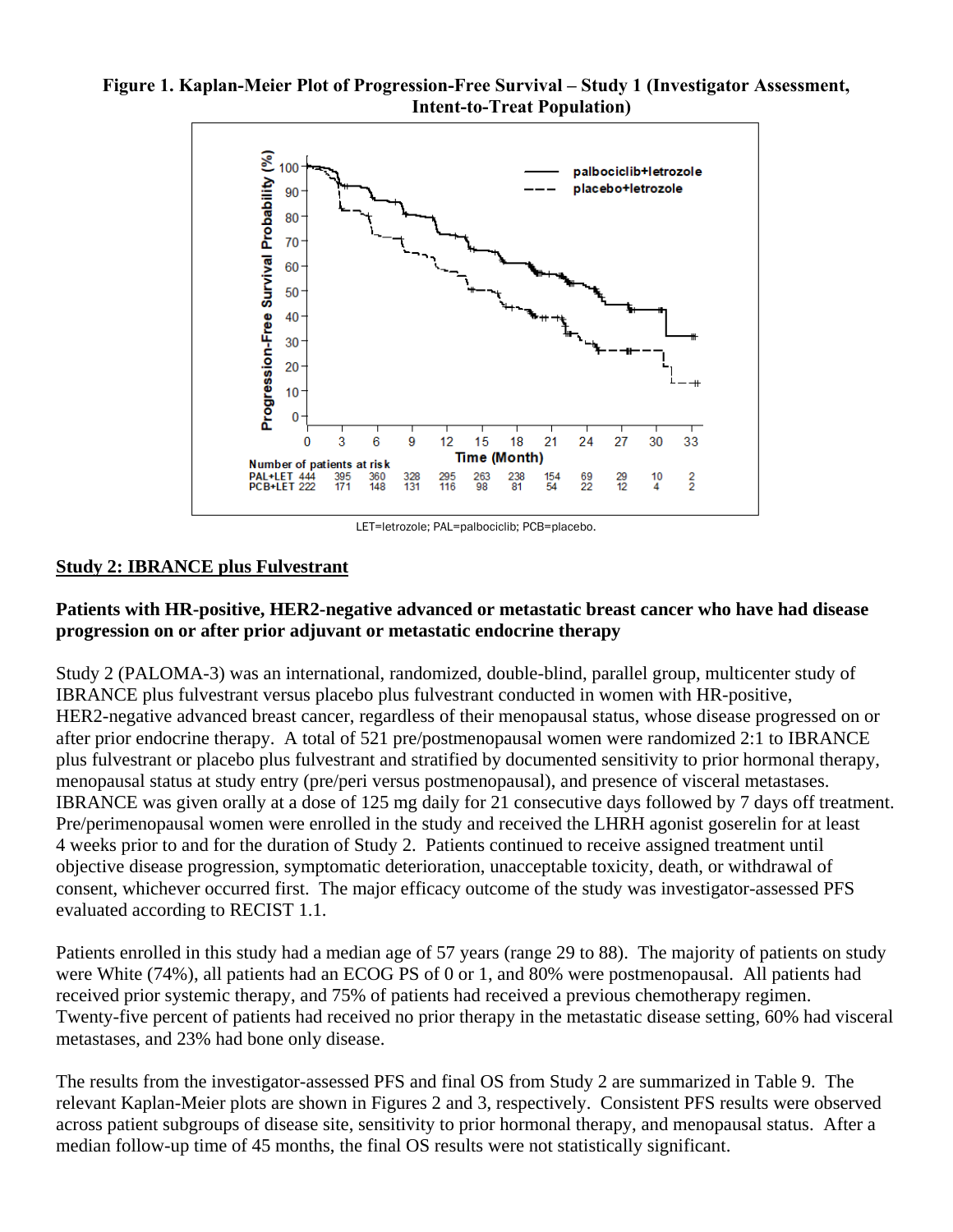|                                                                                                | <b>IBRANCE</b><br>plus Fulvestrant                    | <b>Placebo</b><br>plus Fulvestrant |  |  |
|------------------------------------------------------------------------------------------------|-------------------------------------------------------|------------------------------------|--|--|
| <b>Progression-free survival for ITT</b><br>(investigator assessment)                          | $N = 347$                                             | $N = 174$                          |  |  |
| Number of PFS events (%)                                                                       | 145(41.8)                                             | 114(65.5)                          |  |  |
| Median PFS (months, 95% CI)                                                                    | 9.5(9.2, 11.0)                                        | 4.6(3.5, 5.6)                      |  |  |
| Hazard ratio (95% CI) and p-value                                                              | 0.461 (0.360, 0.591), $p<0.0001$                      |                                    |  |  |
| <b>Objective Response for patients with</b><br>measurable disease<br>(investigator assessment) | $N = 267$                                             | $N=138$                            |  |  |
| Objective response rate <sup>*</sup> (%, 95% CI)                                               | 24.6 (19.6, 30.2)                                     | 10.9(6.2, 17.3)                    |  |  |
| <b>Overall survival for ITT</b>                                                                | $N = 347$                                             | $N = 174$                          |  |  |
| Number of OS events $(\%)$                                                                     | 201 (57.9)                                            | 109(62.6)                          |  |  |
| Median OS (months, 95% CI)                                                                     | 34.9 (28.8, 40.0)                                     | 28.0(23.6, 34.6)                   |  |  |
| Hazard ratio (95% CI) and p-value                                                              | $0.814(0.644, 1.029)$ , p= $0.0857^{\dagger\ddagger}$ |                                    |  |  |

### **Table 9. Efficacy Results – Study 2**

CI=confidence interval; ITT=Intent-to-Treat; N=number of patients; OS=overall survival; PFS=progression-free survival.

\* Responses are based on confirmed responses.

† Not statistically significant at the pre-specified 2-sided alpha level of 0.047.

<sup>‡</sup> 2-sided p-value from the log-rank test stratified by the presence of visceral metastases and sensitivity to prior endocrine therapy per randomization.

### **Figure 2. Kaplan-Meier Plot of Progression-Free Survival – Study 2 (Investigator Assessment, Intent-to-Treat Population)**



FUL=fulvestrant; PAL=palbociclib; PCB=placebo.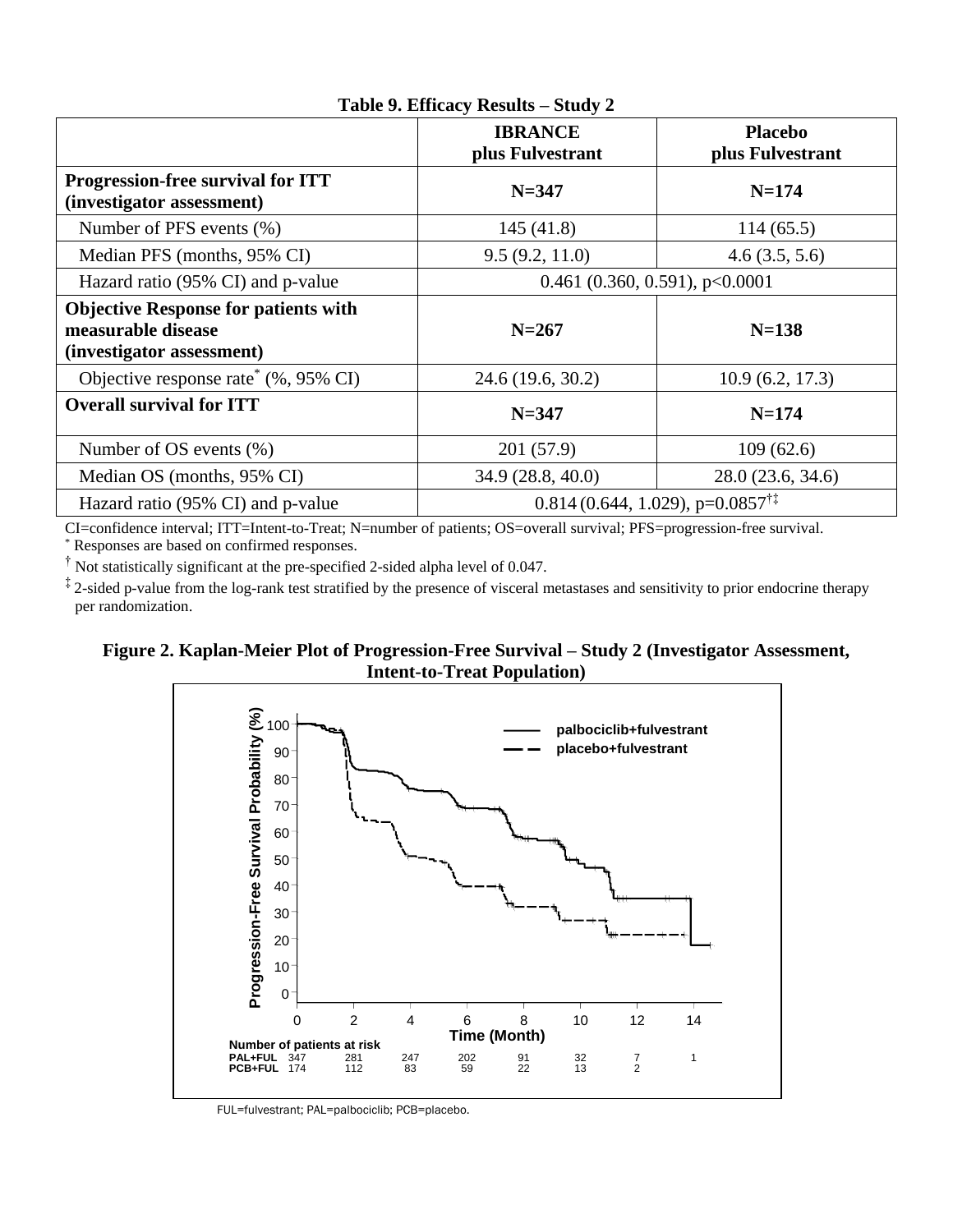**Figure 3. Kaplan-Meier Plot of Overall Survival (Intent-to-Treat Population) - Study 2** 



FUL=fulvestrant; PAL=palbociclib; PCB=placebo.

# **16 HOW SUPPLIED/STORAGE AND HANDLING**

IBRANCE is supplied in the following strengths and package configurations:

| <b>IBRANCE Capsules</b>         |                          |                  |                                                                                                                                                           |  |  |  |
|---------------------------------|--------------------------|------------------|-----------------------------------------------------------------------------------------------------------------------------------------------------------|--|--|--|
| Package<br><b>Configuration</b> | Capsule<br>Strength (mg) | <b>NDC</b>       | <b>Capsule Description</b>                                                                                                                                |  |  |  |
| Bottles of 21<br>capsules       | 125                      | NDC 0069-0189-21 | opaque, hard gelatin capsules, size 0,<br>with caramel cap and body, printed with<br>white ink "Pfizer" on the cap,<br>"PBC 125" on the body              |  |  |  |
| Bottles of 21<br>capsules       | 100                      | NDC 0069-0188-21 | opaque, hard gelatin capsules, size 1,<br>with caramel cap and light orange body,<br>printed with white ink "Pfizer" on the<br>cap, "PBC 100" on the body |  |  |  |
| Bottles of 21<br>capsules       | 75                       | NDC 0069-0187-21 | opaque, hard gelatin capsules, size 2,<br>with light orange cap and body, printed<br>with white ink "Pfizer" on the cap,<br>"PBC 75" on the body          |  |  |  |

Store at 20 °C to 25 °C (68 °F to 77 °F); excursions permitted between 15 °C to 30 °C (59 °F to 86 °F) *[see USP Controlled Room Temperature]*.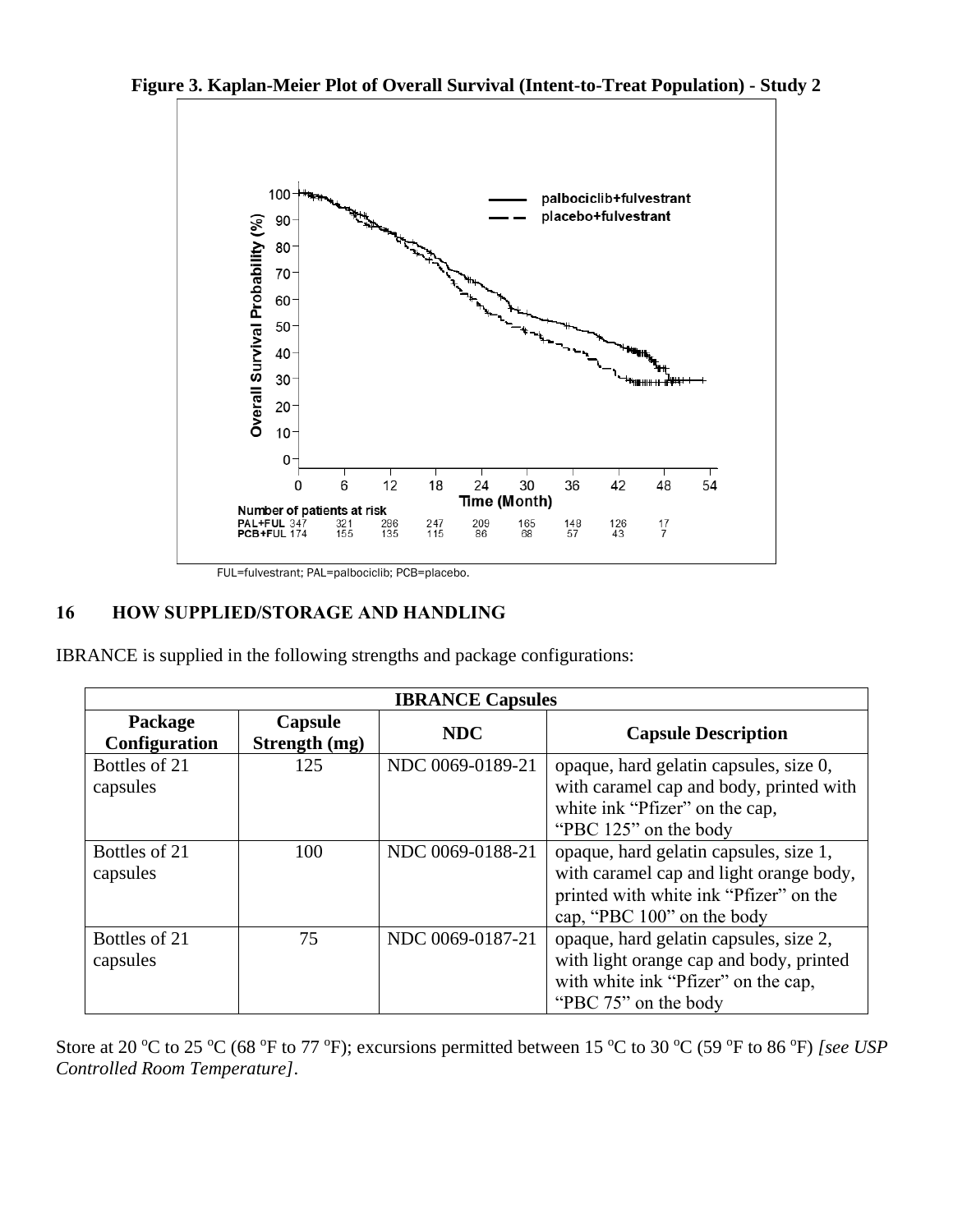# **17 PATIENT COUNSELING INFORMATION**

Advise the patient to read the FDA-approved patient labeling (Patient Information).

Myelosuppression/Infection

• Advise patients to immediately report any signs or symptoms of myelosuppression or infection, such as fever, chills, dizziness, shortness of breath, weakness, or any increased tendency to bleed and/or to bruise *[see Warnings and Precautions (5.1)]*.

Interstitial Lung Disease/Pneumonitis

• Advise patients to immediately report new or worsening respiratory symptoms *[see Warnings and Precautions (5.2)]*.

Drug Interactions

- Grapefruit may interact with IBRANCE. Patients should not consume grapefruit products while on treatment with IBRANCE.
- Inform patients to avoid strong CYP3A inhibitors and strong CYP3A inducers.
- Advise patients to inform their healthcare providers of all concomitant medications, including prescription medicines, over-the-counter drugs, vitamins, and herbal products *[see Drug Interactions (7)]*.

Dosing and Administration

- Advise patients to take IBRANCE with food.
- If the patient vomits or misses a dose, an additional dose should not be taken. The next prescribed dose should be taken at the usual time. IBRANCE capsules should be swallowed whole (do not chew, crush, or open them prior to swallowing). No capsule should be ingested if it is broken, cracked, or otherwise not intact.
- Pre/perimenopausal women treated with IBRANCE should also be treated with LHRH agonists *[see Dosage and Administration (2.1)]*.

# Pregnancy, Lactation, and Infertility

- Embryo-Fetal Toxicity
	- o Advise females of reproductive potential of the potential risk to a fetus and to use effective contraception during treatment with IBRANCE therapy and for at least 3 weeks after the last dose. Advise females to inform their healthcare provider of a known or suspected pregnancy *[see Warnings and Precautions (5.3) and Use in Specific Populations (8.1 and 8.3)]*.
	- o Advise male patients with female partners of reproductive potential to use effective contraception during treatment with IBRANCE and for at least 3 months after the last dose *[see Use in Specific Populations (8.3)].*
- Lactation: Advise women not to breastfeed during treatment with IBRANCE and for 3 weeks after the last dose *[see Use in Specific Populations (8.2)].*
- Infertility: Inform males of reproductive potential that IBRANCE may cause infertility and to consider sperm preservation before taking IBRANCE *[see Use in Specific Populations (8.3)]*.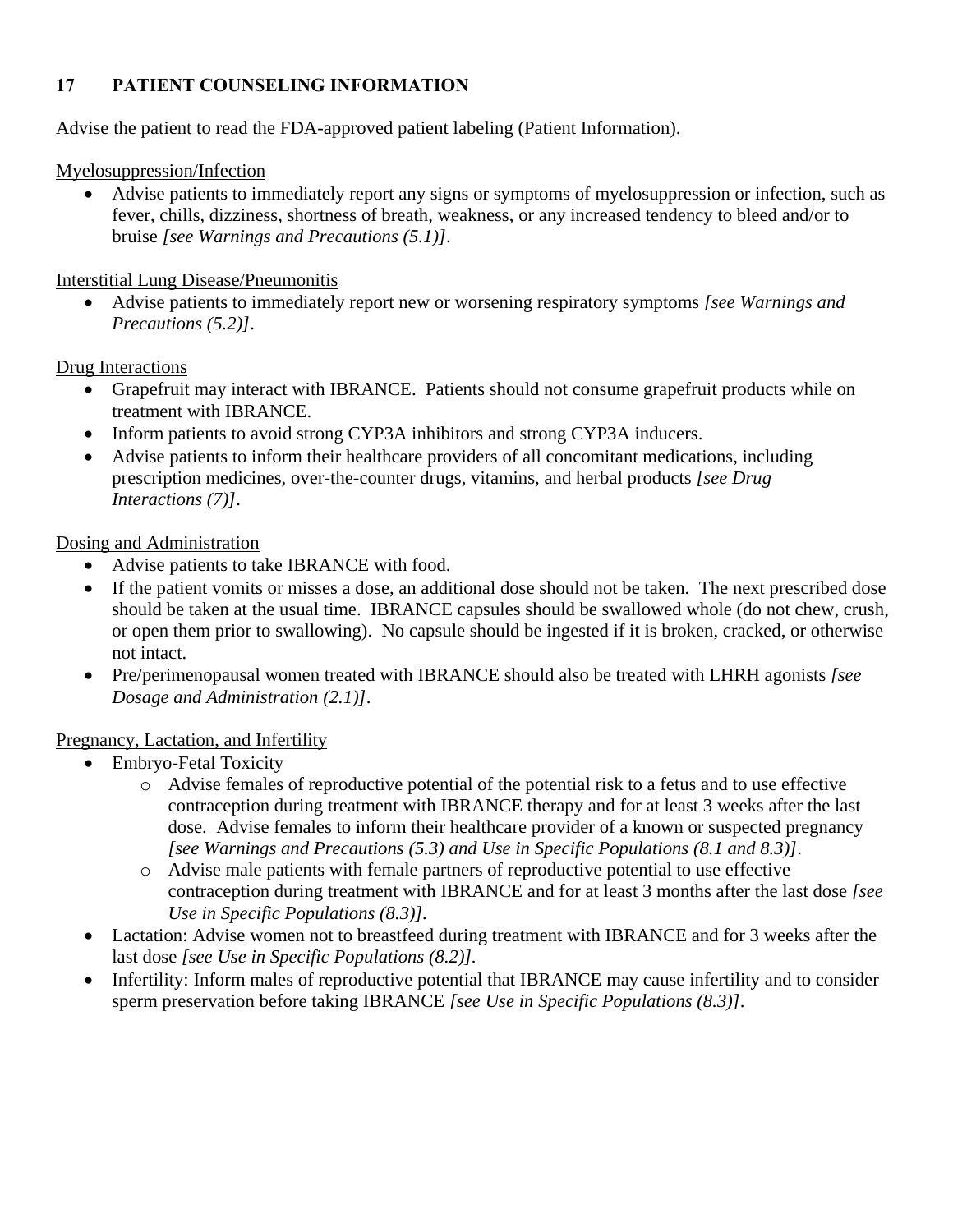This product's label may have been updated. For full prescribing information, please visit [www.IBRANCE.com.](http://www.ibrance.com/)



Distributed by  $\begin{array}{ll} \mbox{\textbf{Pfizer} } \textbf{Labs} \\ \mbox{\textbf{Division of Pfizer Inc, NY, NY 10017}} \end{array}$ 

LAB-0723-8.0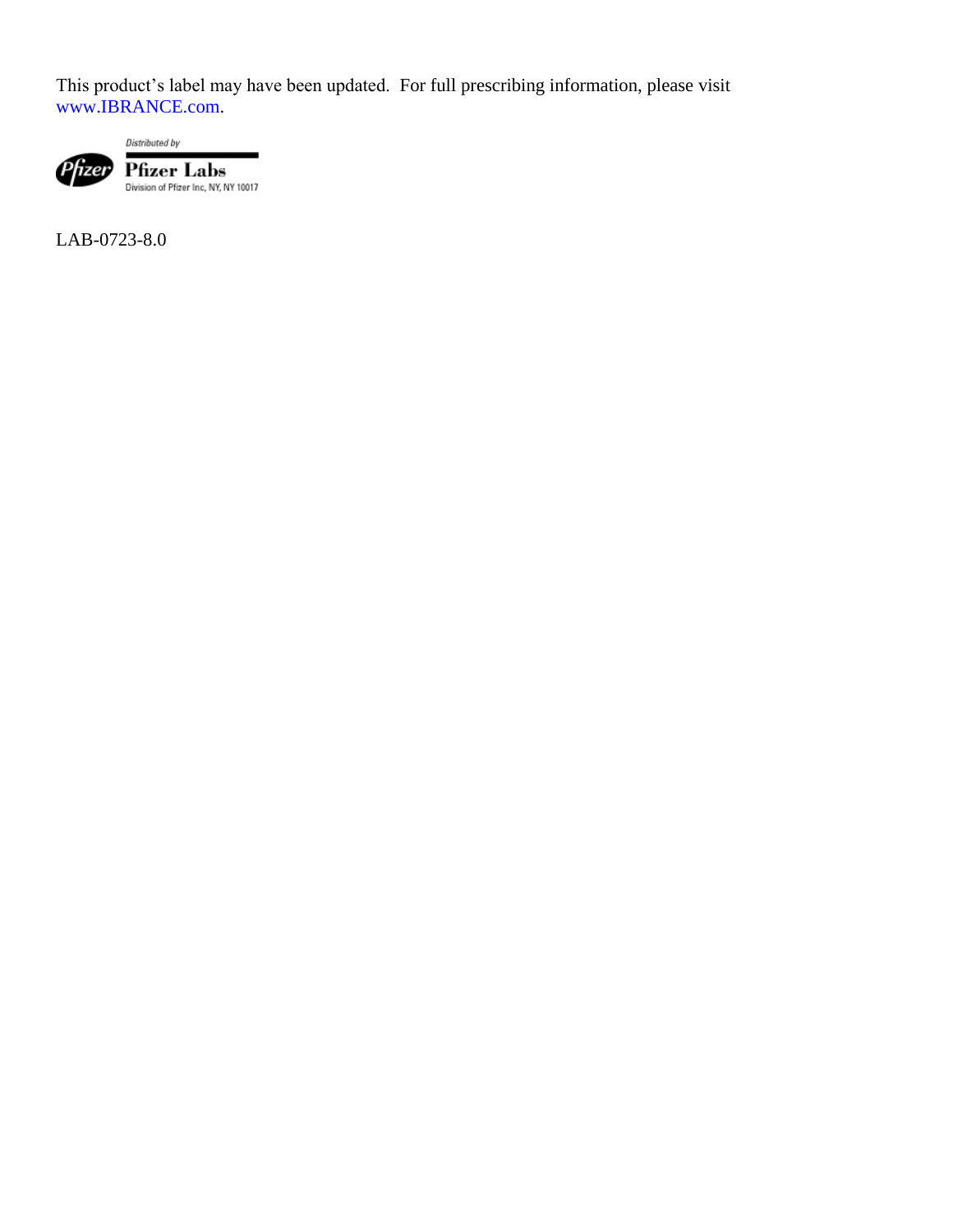#### **PATIENT INFORMATION IBRANCE® (EYE-brans) (palbociclib) Capsules**

#### **What is the most important information I should know about IBRANCE?**

#### **IBRANCE may cause serious side effects, including:**

**Low white blood cell counts (neutropenia).** Low white blood cell counts are very common when taking IBRANCE and may cause serious infections that can lead to death. Your healthcare provider should check your white blood cell counts before and during treatment.

If you develop low white blood cell counts during treatment with IBRANCE, your healthcare provider may stop your treatment, decrease your dose, or may tell you to wait to begin your treatment cycle. Tell your healthcare provider right away if you have signs and symptoms of low white blood cell counts or infections such as fever and chills.

**Lung problems (pneumonitis).** IBRANCE may cause severe or life-threatening inflammation of the lungs during treatment that can lead to death. Tell your healthcare provider right away if you have any new or worsening symptoms, including:

- trouble breathing or shortness of breath
- cough with or without mucus
- chest pain

#### **See "What are the possible side effects of IBRANCE?" for more information about side effects.**

#### **What is IBRANCE?**

IBRANCE is a prescription medicine used in adults to treat hormone receptor (HR)-positive, human epidermal growth factor receptor 2 (HER2)-negative breast cancer that has spread to other parts of the body (metastatic) in combination with:

- an aromatase inhibitor as the first hormonal based therapy in postmenopausal women or in men, **or**
- fulvestrant with disease progression following hormonal therapy.

It is not known if IBRANCE is safe and effective in children.

#### **What should I tell my healthcare provider before taking IBRANCE?**

Before you take IBRANCE, tell your healthcare provider if you:

- have fever, chills, or any other signs or symptoms of infection.
- have liver or kidney problems.
- have any other medical conditions.
- are pregnant, or plan to become pregnant. IBRANCE can harm your unborn baby.
	- o **Females** who are able to become pregnant should use effective birth control during treatment and for at least 3 weeks after the last dose of IBRANCE.
	- o **Males** with female partners who can become pregnant should use effective birth control during treatment with IBRANCE for at least 3 months after the last dose of IBRANCE.
	- $\circ$  Talk to your healthcare provider about birth control methods that may be right for you during this time.
	- $\circ$  If you become pregnant or think you are pregnant, tell your healthcare provider right away.
- are breastfeeding or plan to breastfeed. It is not known if IBRANCE passes into your breast milk. Do not breastfeed during treatment with IBRANCE and for 3 weeks after the last dose.

**Tell your healthcare provider about all of the medicines you take, including** prescription and over-the-counter medicines, vitamins, and herbal supplements. IBRANCE and other medicines may affect each other causing side effects.

Know the medicines you take. Keep a list of them to show your healthcare provider or pharmacist when you get a new medicine.

#### **How should I take IBRANCE?**

Take IBRANCE exactly as your healthcare provider tells you.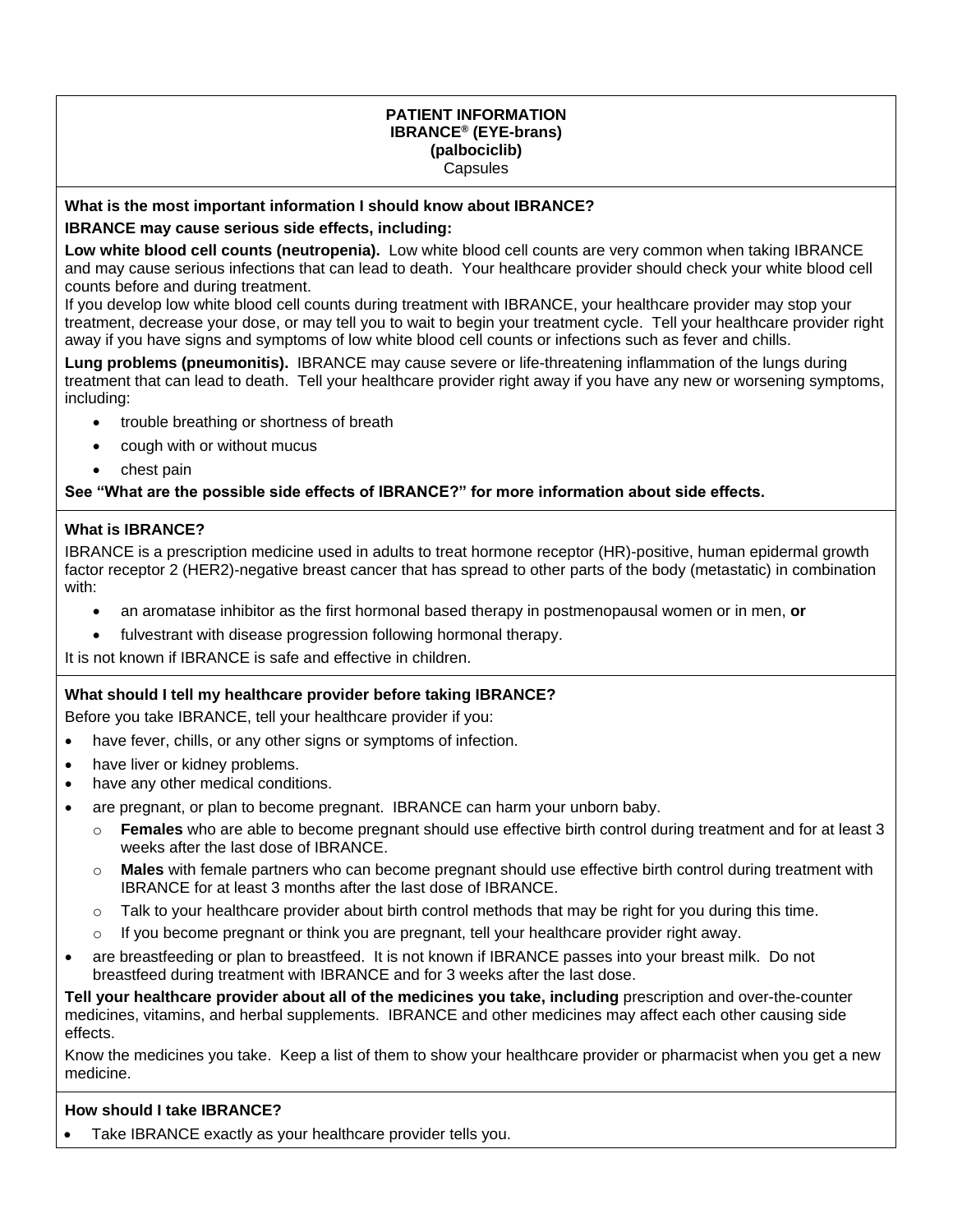- Take IBRANCE with food.
- IBRANCE should be taken at about the same time each day.
- Swallow IBRANCE capsules whole. Do not chew, crush or open IBRANCE capsules before swallowing them.
- Do not take any IBRANCE capsules that are broken, cracked, or that look damaged.
- Avoid grapefruit and grapefruit products during treatment with IBRANCE. Grapefruit may increase the amount of IBRANCE in your blood.
- Do not change your dose or stop taking IBRANCE unless your healthcare provider tells you.
- If you miss a dose of IBRANCE or vomit after taking a dose of IBRANCE, do not take another dose on that day. Take your next dose at your regular time.
- If you take too much IBRANCE, call your healthcare provider right away or go to the nearest hospital emergency room.

# **What are the possible side effects of IBRANCE?**

#### **IBRANCE may cause serious side effects. See "What is the most important information I should know about IBRANCE?"**

Common side effects of IBRANCE when used with either letrozole or fulvestrant include:

- Low red blood cell counts and low platelet counts are common with IBRANCE. Call your healthcare provider right away if you develop any of these symptoms during treatment:
	- o dizziness o bleeding or bruising more easily
	- o shortness of breath
- o nosebleeds
- o weakness infections (see "What is the most important information I should know about IBRANCE?")
- tiredness
- nausea
- sore mouth
- abnormalities in liver blood tests

IBRANCE may cause fertility problems in males. This may affect your ability to father a child. Talk to your healthcare provider about family planning options before starting IBRANCE if this is a concern for you.

Tell your healthcare provider if you have any side effect that bothers you or that does not go away. These are not all of the possible side effects of IBRANCE.

Call your doctor for medical advice about side effects. You may report side effects to FDA at 1-800-FDA-1088.

### **How should I store IBRANCE?**

Store IBRANCE at 68 °F to 77 °F (20 °C to 25 °C).

Keep IBRANCE and all medicines out of the reach of children.

### **General information about the safe and effective use of IBRANCE**

Medicines are sometimes prescribed for purposes other than those listed in a Patient Information leaflet. Do not use IBRANCE for a condition for which it was not prescribed. Do not give IBRANCE to other people, even if they have the same symptoms you have. It may harm them. If you would like more information, talk with your healthcare provider. You can ask your pharmacist or healthcare provider for more information about IBRANCE that is written for health professionals.

### **What are the ingredients in IBRANCE?**

Active ingredient: palbociclib

Inactive ingredients: microcrystalline cellulose, lactose monohydrate, sodium starch glycolate, colloidal silicon dioxide, magnesium stearate, and hard gelatin capsule shells.

The light orange, light orange/caramel and caramel opaque capsule shells contain: gelatin, red iron oxide, yellow iron oxide, and titanium dioxide.

The printing ink contains: shellac, titanium dioxide, ammonium hydroxide, propylene glycol, and simethicone.

- diarrhea
	- hair thinning or hair loss
- vomiting
- rash
- loss of appetite
- 
- 
- 
-